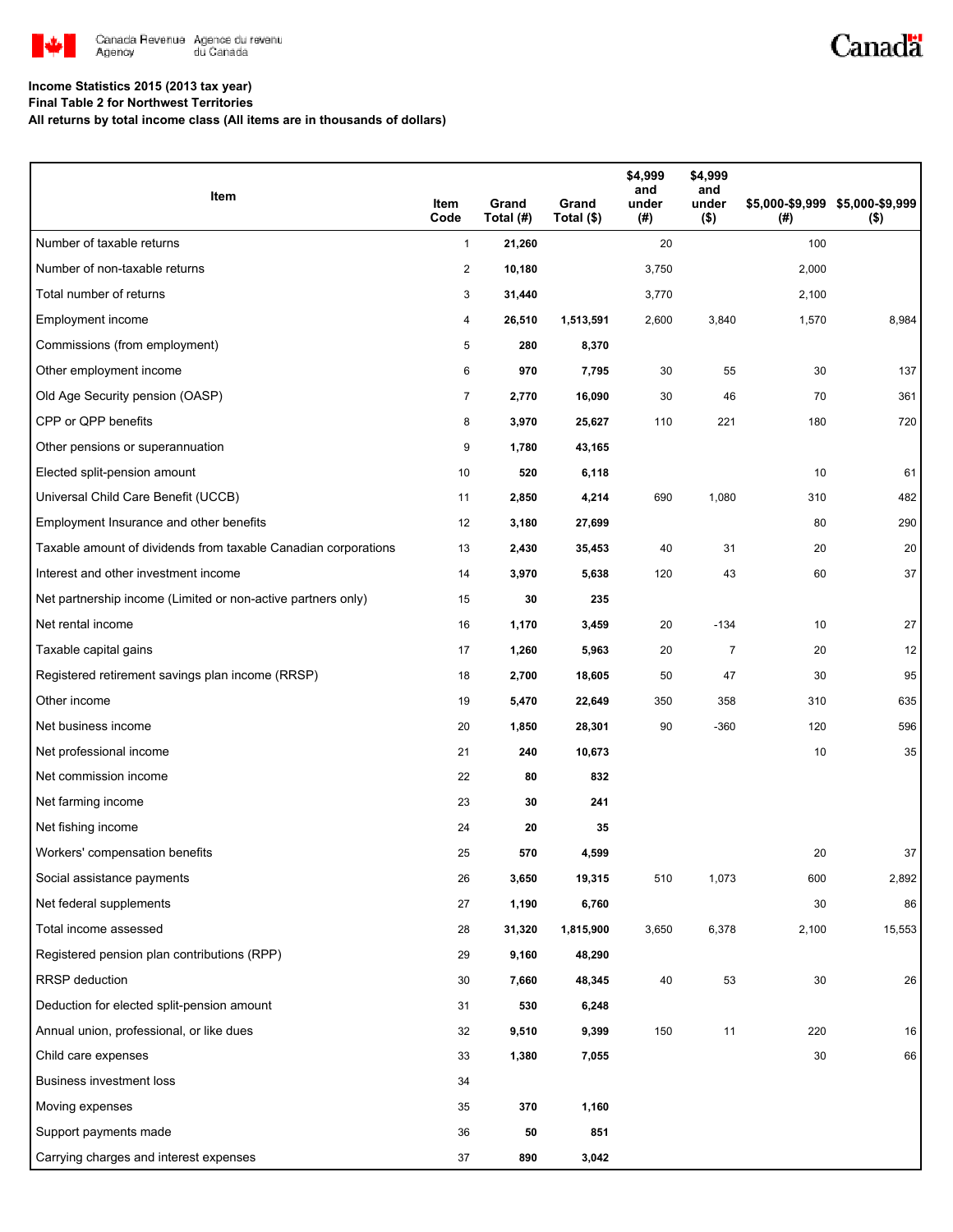

# Canadä

#### **Income Statistics 2015 (2013 tax year)**

**Final Table 2 for Northwest Territories**

**All returns by total income class (All items are in thousands of dollars)**

| Item                                                                                           | Item<br>Code | Grand<br>Total (#) | Grand<br>Total (\$) | \$4,999<br>and<br>under<br>$($ #) | \$4,999<br>and<br>under<br>$($ \$) | $($ #) | \$5,000-\$9,999 \$5,000-\$9,999<br>$($ \$) |
|------------------------------------------------------------------------------------------------|--------------|--------------------|---------------------|-----------------------------------|------------------------------------|--------|--------------------------------------------|
| Deductions for CPP/QPP contributions on self-employment and<br>other earnings                  | 38           | 1,100              | 1,013               | 10                                |                                    | 90     | 15                                         |
| Deductions for provincial parental insurance plan (PPIP) premiums<br>on self-employment income | 39           |                    |                     |                                   |                                    |        |                                            |
| Exploration and development expenses                                                           | 40           | 30                 | 158                 |                                   |                                    |        |                                            |
| Other employment expenses                                                                      | 41           | 440                | 1,509               |                                   |                                    |        |                                            |
| Clergy residence deduction                                                                     | 42           | 50                 | 572                 |                                   |                                    |        |                                            |
| Other deductions                                                                               | 43           | 790                | 1,047               | 30                                | 13                                 | 20     | 17                                         |
| Total deductions before adjustments                                                            | 44           | 17,140             | 128,824             | 260                               | 144                                | 390    | 194                                        |
| Social benefits repayment                                                                      | 45           | 630                | 1,735               |                                   |                                    |        |                                            |
| Net income after adjustments                                                                   | 46           | 31,260             | 1,686,031           | 3,590                             | 6,704                              | 2,100  | 15,362                                     |
| Canadian Forces personnel and police deduction                                                 | 47           |                    |                     |                                   |                                    |        |                                            |
| Security options deductions                                                                    | 48           |                    |                     |                                   |                                    |        |                                            |
| Other payments deductions                                                                      | 49           | 4,430              | 30,733              | 530                               | 1,139                              | 640    | 3,016                                      |
| Non-capital losses of other years                                                              | 50           | 20                 | 93                  |                                   |                                    |        |                                            |
| Net capital losses of other years                                                              | 51           | 280                | 675                 |                                   |                                    |        |                                            |
| Capital gains deduction                                                                        | 52           | 30                 | 1,741               |                                   |                                    |        |                                            |
| Northern residents deductions                                                                  | 53           | 18,040             | 99,817              | 240                               | 138                                | 240    | 344                                        |
| Additional deductions                                                                          | 54           | 30                 | 310                 |                                   |                                    |        |                                            |
| Farming/fishing losses of prior years                                                          | 55           |                    |                     |                                   |                                    |        |                                            |
| Total deductions from net income                                                               | 56           | 21,290             | 133,612             | 730                               | 1,278                              | 830    | 3,369                                      |
| Taxable income assessed                                                                        | 57           | 30,520             | 1,552,684           | 3,370                             | 5,475                              | 1,940  | 12,014                                     |
| Basic personal amount                                                                          | 58           | 31,440             | 346,199             | 3,770                             | 41,322                             | 2,100  | 23,067                                     |
| Age amount                                                                                     | 59           | 2,430              | 14,677              | 40                                | 241                                | 80     | 521                                        |
| Spouse or common-law partner amount                                                            | 60           | 1,970              | 15,789              | 80                                | 797                                | 80     | 678                                        |
| Amount for eligible dependant                                                                  | 61           | 1,730              | 18,584              | 280                               | 3,016                              | 210    | 2,331                                      |
| Amount for children 17 and under                                                               | 62           | 5,510              | 22,239              | 410                               | 1,725                              | 280    | 1,073                                      |
| Amount for infirm dependants age 18 or older                                                   | 63           |                    |                     |                                   |                                    |        |                                            |
| CPP or QPP contributions through employment                                                    | 64           | 22,610             | 39,236              | 370                               | 124                                | 1,030  | 183                                        |
| CPP or QPP contributions on self-employment and other earnings                                 | 65           | 1,100              | 1,013               | 10                                |                                    | 90     | 15                                         |
| Employment Insurance premiums                                                                  | 66           | 23,390             | 15,222              | 940                               | 104                                | 1,370  | 173                                        |
| PPIP premiums paid                                                                             | 67           |                    |                     |                                   |                                    |        |                                            |
| PPIP premiums payable on employment income                                                     | 68           |                    |                     |                                   |                                    |        |                                            |
| PPIP premiums payable on self-employment income                                                | 69           |                    |                     |                                   |                                    |        |                                            |
| Volunteer firefighters' amount                                                                 | 70           | 170                | 495                 |                                   |                                    |        |                                            |
| Canada employment amount                                                                       | 71           | 25,820             | 28,171              | 1,790                             | 1,653                              | 1,580  | 1,690                                      |
| Public transit amount                                                                          | 72           | 410                | 127                 | 20                                | 5                                  | 20     | 6                                          |
| Children's fitness amount                                                                      | 73           | 1,660              | 870                 |                                   |                                    |        |                                            |
| Children's arts amount                                                                         | 74           | 510                | 249                 |                                   |                                    |        |                                            |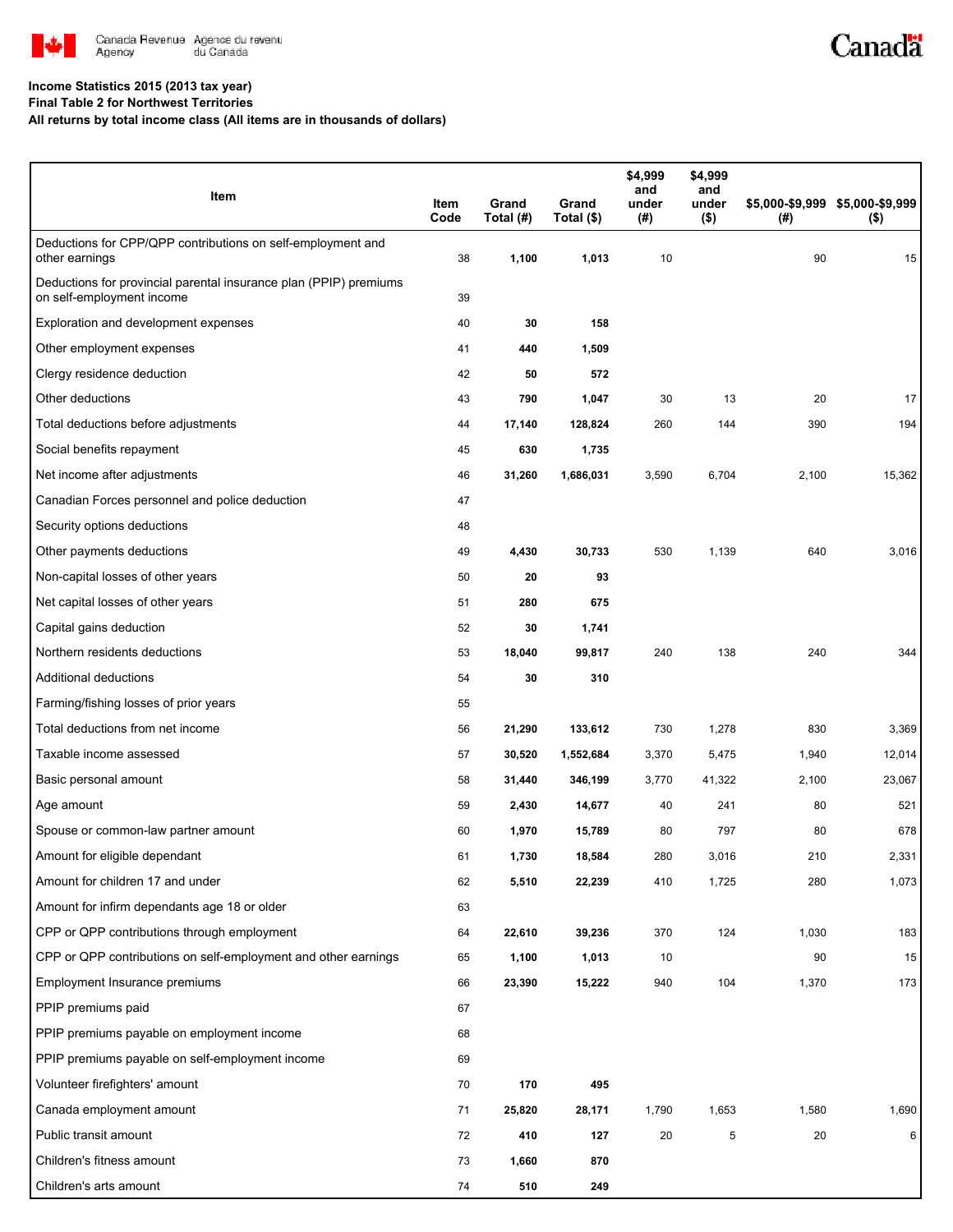

## Canadä

### **Income Statistics 2015 (2013 tax year)**

**Final Table 2 for Northwest Territories**

**All returns by total income class (All items are in thousands of dollars)**

|                                                                   |              |                    |                     | \$4,999<br>and | \$4,999<br>and   |       |                                            |
|-------------------------------------------------------------------|--------------|--------------------|---------------------|----------------|------------------|-------|--------------------------------------------|
| Item                                                              | Item<br>Code | Grand<br>Total (#) | Grand<br>Total (\$) | under<br>(#)   | under<br>$($ \$) | (#)   | \$5,000-\$9,999 \$5,000-\$9,999<br>$($ \$) |
| Home buyers' amount                                               | 75           | 230                | 1,048               |                |                  |       |                                            |
| Pension income amount                                             | 76           | 2,140              | 4,109               | 20             | 21               | 20    | 30                                         |
| Caregiver amount                                                  | 77           | 90                 | 526                 |                |                  |       |                                            |
| Disability amount                                                 | 78           | 400                | 3,037               | 40             | 279              | 20    | 128                                        |
| Disability amount transferred from a dependant                    | 79           | 190                | 1,913               |                |                  |       |                                            |
| Interest paid on student loans                                    | 80           | 940                | 557                 |                |                  |       |                                            |
| Tuition, education, and textbook amounts                          | 81           | 2,420              | 14,349              |                |                  |       |                                            |
| Tuition, education, and textbook amounts transferred from a child | 82           | 340                | 1,720               |                |                  |       |                                            |
| Amounts transferred from spouse or common-law partner             | 83           | 730                | 3,519               | 70             | 339              | 40    | 168                                        |
| Medical expenses                                                  | 84           | 900                | 2,163               | 30             | 12               | 20    | 19                                         |
| Total tax credits on personal amounts                             | 85           | 31,440             | 80,382              | 3,770          | 7,460            | 2,100 | 4,518                                      |
| Allowable charitable donations and government gifts               | 86           | 4,560              | 6,394               |                |                  |       |                                            |
| Eligible cultural and ecological gifts                            | 87           |                    |                     |                |                  |       |                                            |
| Total tax credit on donations and gifts                           | 88           | 4,520              | 1,766               |                |                  |       |                                            |
| Total federal non-refundable tax credits                          | 89           | 31,440             | 82,148              | 3,770          | 7,460            | 2,100 | 4,518                                      |
| Federal dividend tax credit                                       | 90           | 2,350              | 4,812               |                |                  |       |                                            |
| Overseas employment tax credit                                    | 91           |                    |                     |                |                  |       |                                            |
| Minimum tax carryover                                             | 92           | 20                 | 133                 |                |                  |       |                                            |
| Basic federal tax                                                 | 93           | 20,940             | 218,083             |                |                  |       |                                            |
| Federal Foreign Tax Credit                                        | 94           | 720                | 343                 |                |                  |       |                                            |
| Federal Political contribution tax credit                         | 95           | 240                | 53                  |                |                  |       |                                            |
| <b>Investment Tax Credit</b>                                      | 96           | 20                 | 25                  |                |                  |       |                                            |
| Labour-sponsored funds tax credit                                 | 97           |                    |                     |                |                  |       |                                            |
| Alternative minimum tax payable                                   | 98           | 20                 | 39                  |                |                  |       |                                            |
| Net federal tax                                                   | 99           | 20,910             | 217,686             |                |                  |       |                                            |
| CPP contributions on self-employment                              | 100          | 1,100              | 2,026               | 10             | $\mathbf{1}$     | 90    | 30                                         |
| Social Benefits repayment                                         | 101          | 630                | 1,735               |                |                  |       |                                            |
| <b>Net Provincial Tax</b>                                         | 102          | 20,450             | 92,534              |                |                  |       |                                            |
| Total tax payable                                                 | 103          | 21,260             | 313,984             | 20             | 3                | 100   | 38                                         |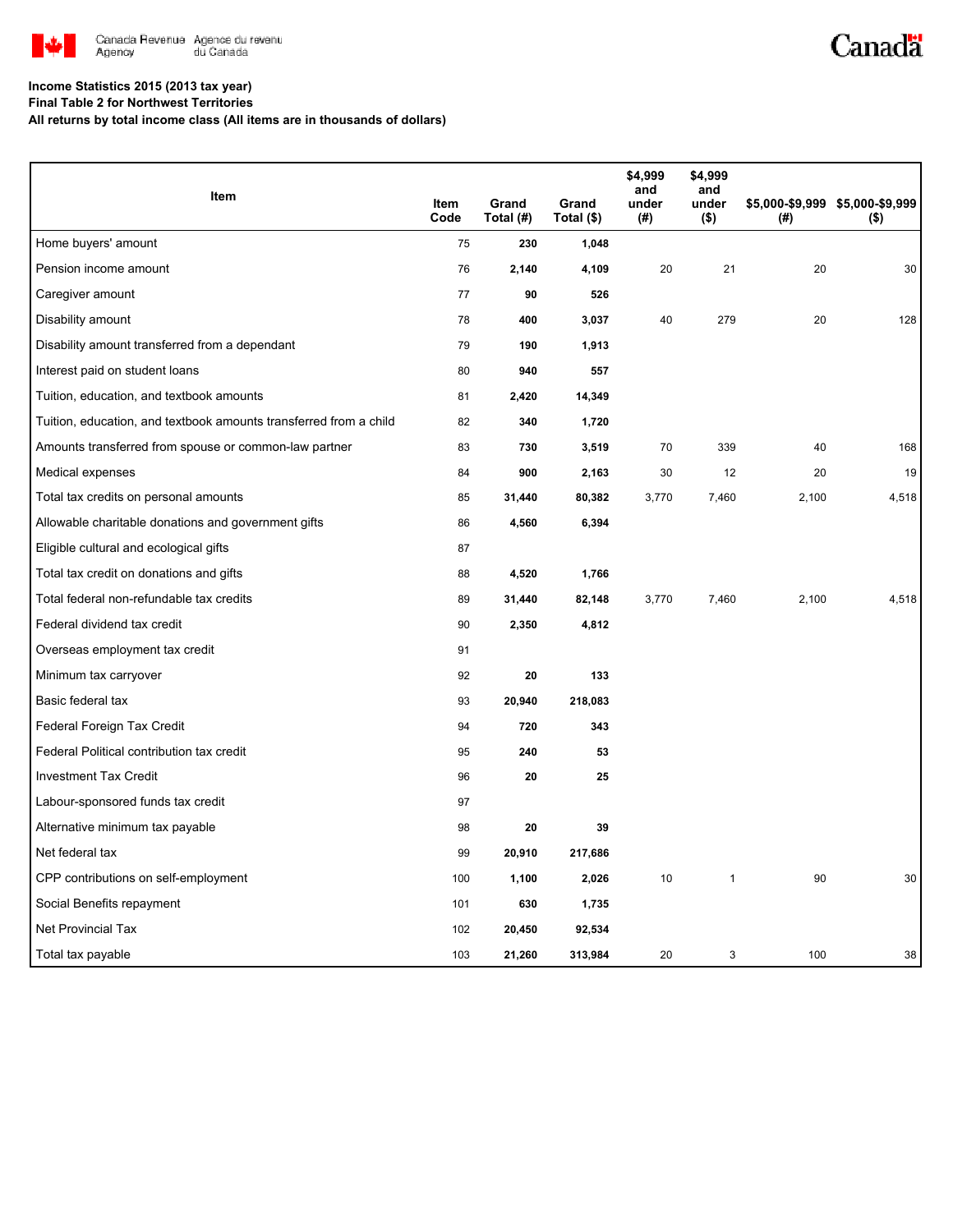| Item                                                                          | Item<br>Code   | (#)   | $($ \$) | (#)   | \$10,000-\$14,999 \$10,000-\$14,999 \$15,000-\$19,999 \$15,000-\$19,999 \$20,000-\$24,999 \$20,000-\$24,999<br>$($ \$) | (# )  | $($ \$) |
|-------------------------------------------------------------------------------|----------------|-------|---------|-------|------------------------------------------------------------------------------------------------------------------------|-------|---------|
| Number of taxable returns                                                     | $\mathbf{1}$   | 340   |         | 730   |                                                                                                                        | 890   |         |
| Number of non-taxable returns                                                 | $\mathbf{2}$   | 1,710 |         | 1,270 |                                                                                                                        | 780   |         |
| Total number of returns                                                       | 3              | 2,050 |         | 2,010 |                                                                                                                        | 1,670 |         |
| Employment income                                                             | 4              | 1,360 | 12,729  | 1,280 | 16,775                                                                                                                 | 1,190 | 19,416  |
| Commissions (from employment)                                                 | 5              |       |         |       |                                                                                                                        | 10    | 34      |
| Other employment income                                                       | 6              | 40    | 134     | 40    | 155                                                                                                                    | 40    | 133     |
| Old Age Security pension (OASP)                                               | $\overline{7}$ | 240   | 1,381   | 570   | 3,483                                                                                                                  | 420   | 2,671   |
| CPP or QPP benefits                                                           | 8              | 400   | 1,862   | 620   | 2,407                                                                                                                  | 500   | 3,032   |
| Other pensions or superannuation                                              | 9              | 30    | 180     | 80    | 372                                                                                                                    | 140   | 797     |
| Elected split-pension amount                                                  | 10             | 30    | 122     | 30    | 198                                                                                                                    | 30    | 217     |
| Universal Child Care Benefit (UCCB)                                           | 11             | 180   | 273     | 150   | 204                                                                                                                    | 170   | 244     |
| Employment Insurance and other<br>benefits                                    | 12             | 150   | 1,067   | 210   | 1,860                                                                                                                  | 300   | 2,886   |
| Taxable amount of dividends from<br>taxable Canadian corporations             | 13             | 30    | 23      | 50    | 59                                                                                                                     | 50    | 85      |
| Interest and other investment income                                          | 14             | 110   | 63      | 130   | 101                                                                                                                    | 100   | 83      |
| Net partnership income (Limited or<br>non-active partners only)               | 15             |       |         |       |                                                                                                                        |       |         |
| Net rental income                                                             | 16             | 20    | 90      | 20    | 16                                                                                                                     | 10    | 54      |
| Taxable capital gains                                                         | 17             |       |         | 30    | 19                                                                                                                     | 20    | 5       |
| Registered retirement savings plan<br>income (RRSP)                           | 18             | 50    | 180     | 50    | 223                                                                                                                    | 60    | 312     |
| Other income                                                                  | 19             | 340   | 817     | 350   | 941                                                                                                                    | 290   | 790     |
| Net business income                                                           | 20             | 130   | 932     | 130   | 795                                                                                                                    | 120   | 1,027   |
| Net professional income                                                       | 21             |       |         |       |                                                                                                                        | 10    | 78      |
| Net commission income                                                         | 22             |       |         |       |                                                                                                                        |       |         |
| Net farming income                                                            | 23             |       |         |       |                                                                                                                        |       |         |
| Net fishing income                                                            | 24             |       |         |       |                                                                                                                        |       |         |
| Workers' compensation benefits                                                | 25             | 30    | 98      | 30    | 111                                                                                                                    | 30    | 147     |
| Social assistance payments                                                    | 26             | 610   | 4,670   | 780   | 4,015                                                                                                                  | 550   | 3,551   |
| Net federal supplements                                                       | 27             | 160   | 761     | 490   | 3,417                                                                                                                  | 330   | 1,699   |
| Total income assessed                                                         | 28             | 2,050 | 25,488  | 2,010 | 35,203                                                                                                                 | 1,670 | 37,292  |
| Registered pension plan contributions<br>(RPP)                                | 29             | 20    | 14      | 50    | 41                                                                                                                     | 50    | 30      |
| RRSP deduction                                                                | 30             | 50    | 68      | 70    | 75                                                                                                                     | 80    | 157     |
| Deduction for elected split-pension<br>amount                                 | 31             |       |         |       |                                                                                                                        | 10    | 20      |
| Annual union, professional, or like<br>dues                                   | 32             | 270   | 31      | 320   | 56                                                                                                                     | 260   | 52      |
| Child care expenses                                                           | 33             | 30    | 70      | 30    | 79                                                                                                                     | 40    | 134     |
| Business investment loss                                                      | 34             |       |         |       |                                                                                                                        |       |         |
| Moving expenses                                                               | 35             |       |         | 20    | 25                                                                                                                     | 30    | 62      |
| Support payments made                                                         | 36             |       |         |       |                                                                                                                        |       |         |
| Carrying charges and interest<br>expenses                                     | $37\,$         | 10    | 19      | 10    | 13                                                                                                                     |       |         |
| Deductions for CPP/QPP contributions<br>on self-employment and other earnings | 38             | 100   | 33      | 80    | 31                                                                                                                     | 90    | 43      |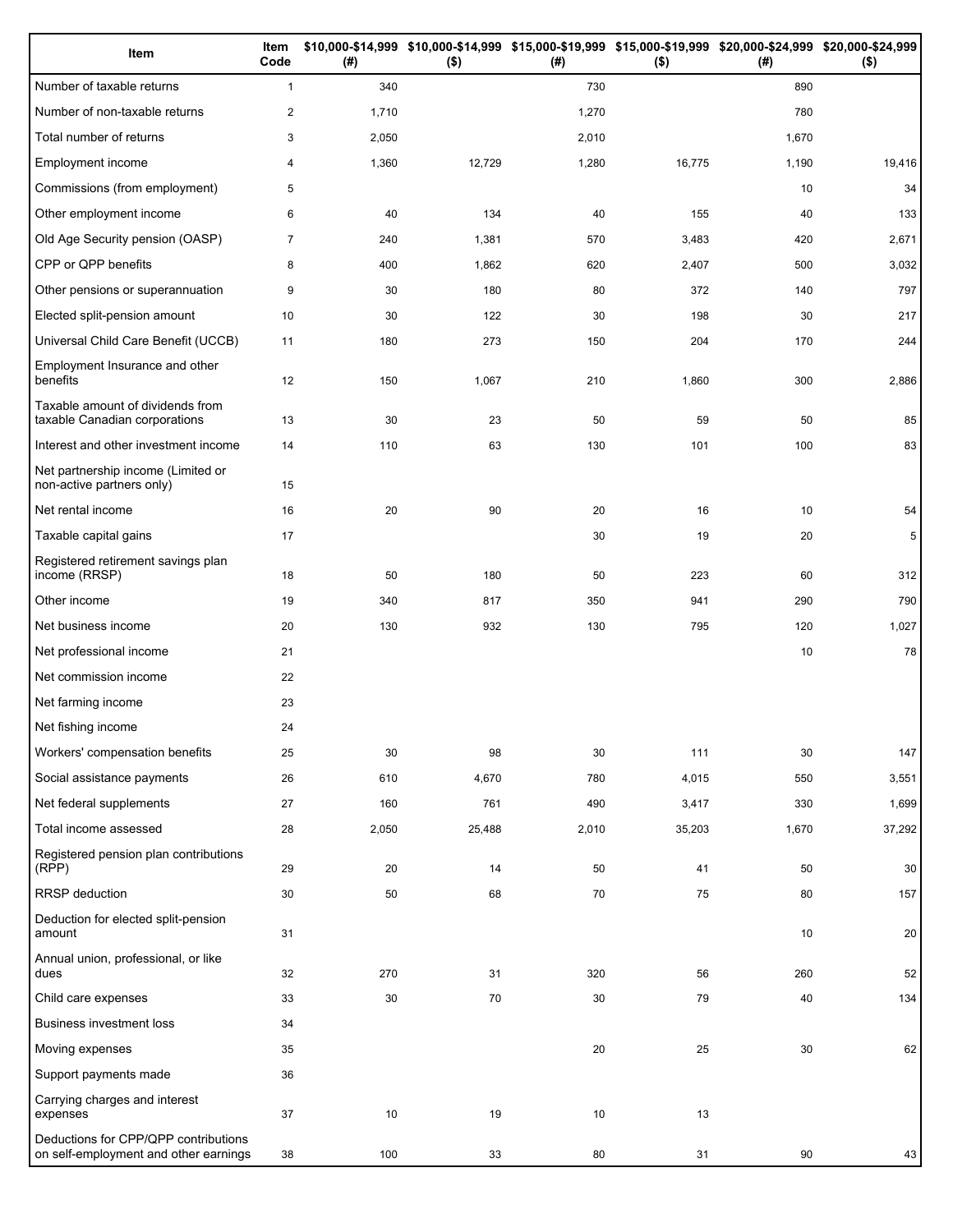| Item                                                                                              | Item<br>Code | (# )  | \$10,000-\$14,999 \$10,000-\$14,999 \$15,000-\$19,999 \$15,000-\$19,999 \$20,000-\$24,999 \$20,000-\$24,999<br>$($ \$) | (#)   | $($ \$) | (# )  | $($ \$)         |
|---------------------------------------------------------------------------------------------------|--------------|-------|------------------------------------------------------------------------------------------------------------------------|-------|---------|-------|-----------------|
| Deductions for provincial parental<br>insurance plan (PPIP) premiums on<br>self-employment income | 39           |       |                                                                                                                        |       |         |       |                 |
| Exploration and development expenses                                                              | 40           |       |                                                                                                                        |       |         |       |                 |
| Other employment expenses                                                                         | 41           |       |                                                                                                                        |       |         |       |                 |
| Clergy residence deduction                                                                        | 42           |       |                                                                                                                        |       |         |       |                 |
| Other deductions                                                                                  | 43           | 30    | 45                                                                                                                     | 50    | 72      | 50    | 34              |
| Total deductions before adjustments                                                               | 44           | 460   | 313                                                                                                                    | 540   | 416     | 480   | 563             |
| Social benefits repayment                                                                         | 45           |       |                                                                                                                        |       |         |       |                 |
| Net income after adjustments                                                                      | 46           | 2,050 | 25,179                                                                                                                 | 2,010 | 34,788  | 1,660 | 36,732          |
| Canadian Forces personnel and police<br>deduction                                                 | 47           |       |                                                                                                                        |       |         |       |                 |
| Security options deductions                                                                       | 48           |       |                                                                                                                        |       |         |       |                 |
| Other payments deductions                                                                         | 49           | 760   | 5,529                                                                                                                  | 890   | 7,543   | 590   | 5,397           |
| Non-capital losses of other years                                                                 | 50           |       |                                                                                                                        |       |         |       |                 |
| Net capital losses of other years                                                                 | 51           |       |                                                                                                                        |       |         |       |                 |
| Capital gains deduction                                                                           | 52           |       |                                                                                                                        |       |         |       |                 |
| Northern residents deductions                                                                     | 53           | 380   | 904                                                                                                                    | 550   | 1,609   | 660   | 2,211           |
| Additional deductions                                                                             | 54           |       |                                                                                                                        |       |         |       |                 |
| Farming/fishing losses of prior years                                                             | 55           |       |                                                                                                                        |       |         |       |                 |
| Total deductions from net income                                                                  | 56           | 1,040 | 6,435                                                                                                                  | 1,270 | 9,190   | 1,080 | 7,631           |
| Taxable income assessed                                                                           | 57           | 1,860 | 18,794                                                                                                                 | 1,910 | 25,651  | 1,630 | 29,138          |
| Basic personal amount                                                                             | 58           | 2,050 | 22,534                                                                                                                 | 2,010 | 22,088  | 1,670 | 18,301          |
| Age amount                                                                                        | 59           | 240   | 1,628                                                                                                                  | 570   | 3,920   | 420   | 2,872           |
| Spouse or common-law partner<br>amount                                                            | 60           | 110   | 943                                                                                                                    | 130   | 996     | 120   | 967             |
| Amount for eligible dependant                                                                     | 61           | 140   | 1,498                                                                                                                  | 100   | 1,124   | 110   | 1,128           |
| Amount for children 17 and under                                                                  | 62           | 220   | 931                                                                                                                    | 190   | 729     | 230   | 927             |
| Amount for infirm dependants age 18<br>or older                                                   | 63           |       |                                                                                                                        |       |         |       |                 |
| CPP or QPP contributions through<br>employment                                                    | 64           | 1,070 | 377                                                                                                                    | 1,090 | 604     | 1,030 | 748             |
| CPP or QPP contributions on<br>self-employment and other earnings                                 | 65           | 100   | 33                                                                                                                     | 80    | 31      | 90    | 43              |
| Employment Insurance premiums                                                                     | 66           | 1,190 | 236                                                                                                                    | 1,150 | 312     | 1,080 | 358             |
| PPIP premiums paid                                                                                | 67           |       |                                                                                                                        |       |         |       |                 |
| PPIP premiums payable on<br>employment income                                                     | 68           |       |                                                                                                                        |       |         |       |                 |
| PPIP premiums payable on<br>self-employment income                                                | 69           |       |                                                                                                                        |       |         |       |                 |
| Volunteer firefighters' amount                                                                    | 70           |       |                                                                                                                        |       |         |       |                 |
| Canada employment amount                                                                          | 71           | 1,360 | 1,454                                                                                                                  | 1,290 | 1,386   | 1,200 | 1,293           |
| Public transit amount                                                                             | 72           | 40    | 10                                                                                                                     | 30    | 9       | 30    | $5\phantom{.0}$ |
| Children's fitness amount                                                                         | 73           |       |                                                                                                                        | 20    | 6       | 10    | 5               |
| Children's arts amount                                                                            | 74           |       |                                                                                                                        |       |         |       |                 |
| Home buyers' amount                                                                               | 75           |       |                                                                                                                        |       |         |       |                 |
| Pension income amount                                                                             | 76           | 60    | 100                                                                                                                    | 100   | 176     | 170   | 308             |
| Caregiver amount                                                                                  | 77           |       |                                                                                                                        |       |         |       |                 |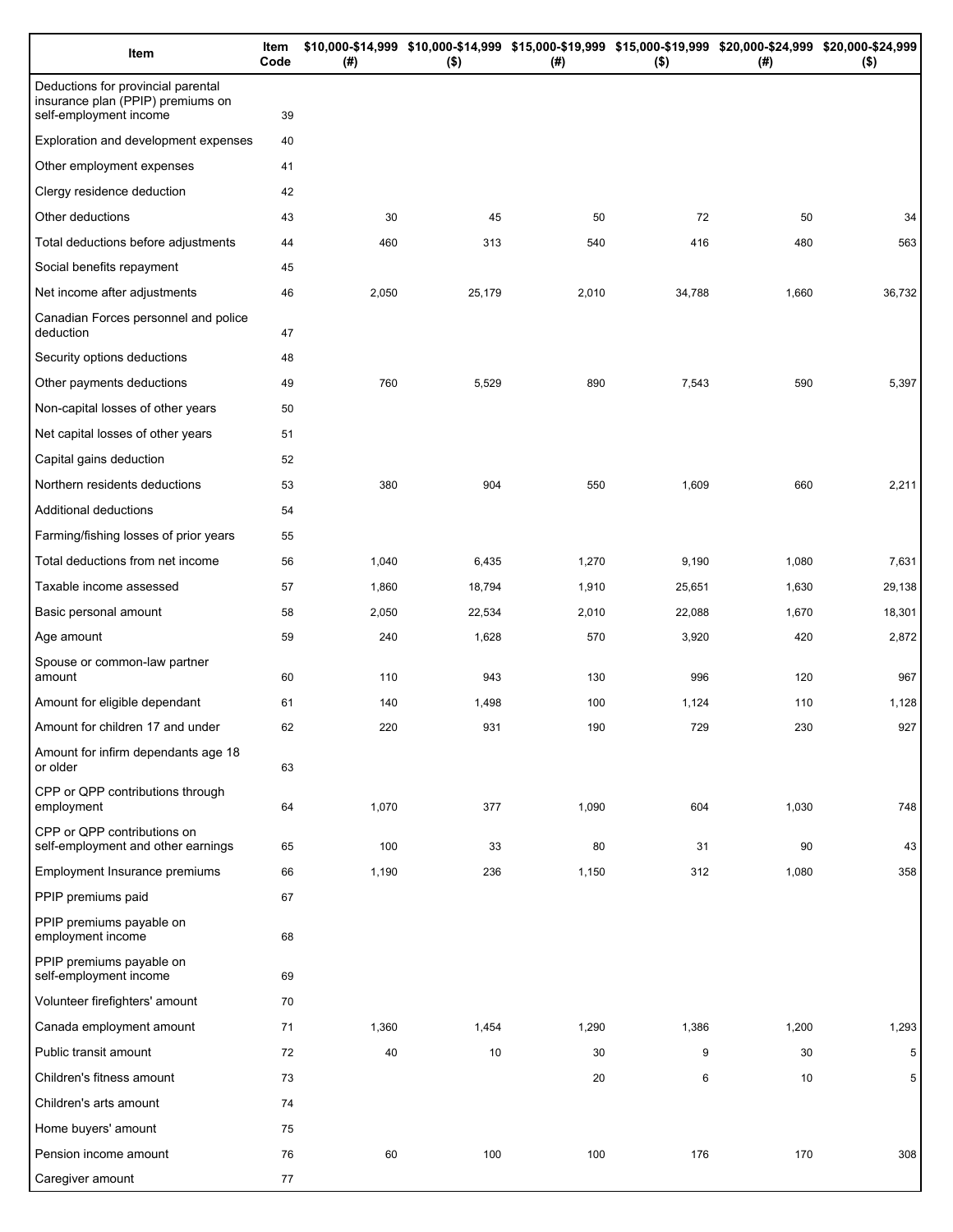| Item                                                                 | Item<br>Code | (#)   | \$10,000-\$14,999 \$10,000-\$14,999 \$15,000-\$19,999 \$15,000-\$19,999 \$20,000-\$24,999 \$20,000-\$24,999<br>$($ \$) | (#)   | $($ \$)        | (# )  | $($ \$) |
|----------------------------------------------------------------------|--------------|-------|------------------------------------------------------------------------------------------------------------------------|-------|----------------|-------|---------|
| Disability amount                                                    | 78           | 60    | 477                                                                                                                    | 40    | 300            | 50    | 352     |
| Disability amount transferred from a<br>dependant                    | 79           |       |                                                                                                                        |       |                |       |         |
| Interest paid on student loans                                       | 80           |       |                                                                                                                        | 10    | $\overline{4}$ | 30    | 10      |
| Tuition, education, and textbook<br>amounts                          | 81           | 100   | 96                                                                                                                     | 260   | 787            | 230   | 1,163   |
| Tuition, education, and textbook<br>amounts transferred from a child | 82           |       |                                                                                                                        |       |                |       |         |
| Amounts transferred from spouse or<br>common-law partner             | 83           | 80    | 409                                                                                                                    | 70    | 392            | 60    | 360     |
| Medical expenses                                                     | 84           | 30    | 35                                                                                                                     | 40    | 34             | 60    | 99      |
| Total tax credits on personal amounts                                | 85           | 2,050 | 4,615                                                                                                                  | 2,010 | 4,942          | 1,670 | 4,358   |
| Allowable charitable donations and<br>government gifts               | 86           | 10    | $\mathbf{2}$                                                                                                           | 40    | 21             | 70    | 30      |
| Eligible cultural and ecological gifts                               | 87           |       |                                                                                                                        |       |                |       |         |
| Total tax credit on donations and gifts                              | 88           | 10    |                                                                                                                        | 30    | 5              | 60    | 8       |
| Total federal non-refundable tax credits                             | 89           | 2,050 | 4,616                                                                                                                  | 2,010 | 4,947          | 1,670 | 4,365   |
| Federal dividend tax credit                                          | 90           |       |                                                                                                                        | 30    | $\mathsf 3$    | 30    | 5       |
| Overseas employment tax credit                                       | 91           |       |                                                                                                                        |       |                |       |         |
| Minimum tax carryover                                                | 92           |       |                                                                                                                        |       |                |       |         |
| Basic federal tax                                                    | 93           | 260   | 45                                                                                                                     | 710   | 365            | 850   | 813     |
| Federal Foreign Tax Credit                                           | 94           |       |                                                                                                                        |       |                |       |         |
| Federal Political contribution tax credit                            | 95           |       |                                                                                                                        |       |                |       |         |
| <b>Investment Tax Credit</b>                                         | 96           |       |                                                                                                                        |       |                |       |         |
| Labour-sponsored funds tax credit                                    | 97           |       |                                                                                                                        |       |                |       |         |
| Alternative minimum tax payable                                      | 98           |       |                                                                                                                        |       |                |       |         |
| Net federal tax                                                      | 99           | 250   | 45                                                                                                                     | 700   | 365            | 840   | 812     |
| CPP contributions on self-employment                                 | 100          | 100   | 66                                                                                                                     | 80    | 62             | 90    | 86      |
| Social Benefits repayment                                            | 101          |       |                                                                                                                        |       |                |       |         |
| <b>Net Provincial Tax</b>                                            | 102          | 80    | $\overline{\mathbf{4}}$                                                                                                | 590   | 91             | 800   | 260     |
| Total tax payable                                                    | 103          | 340   | 115                                                                                                                    | 730   | 519            | 890   | 1,157   |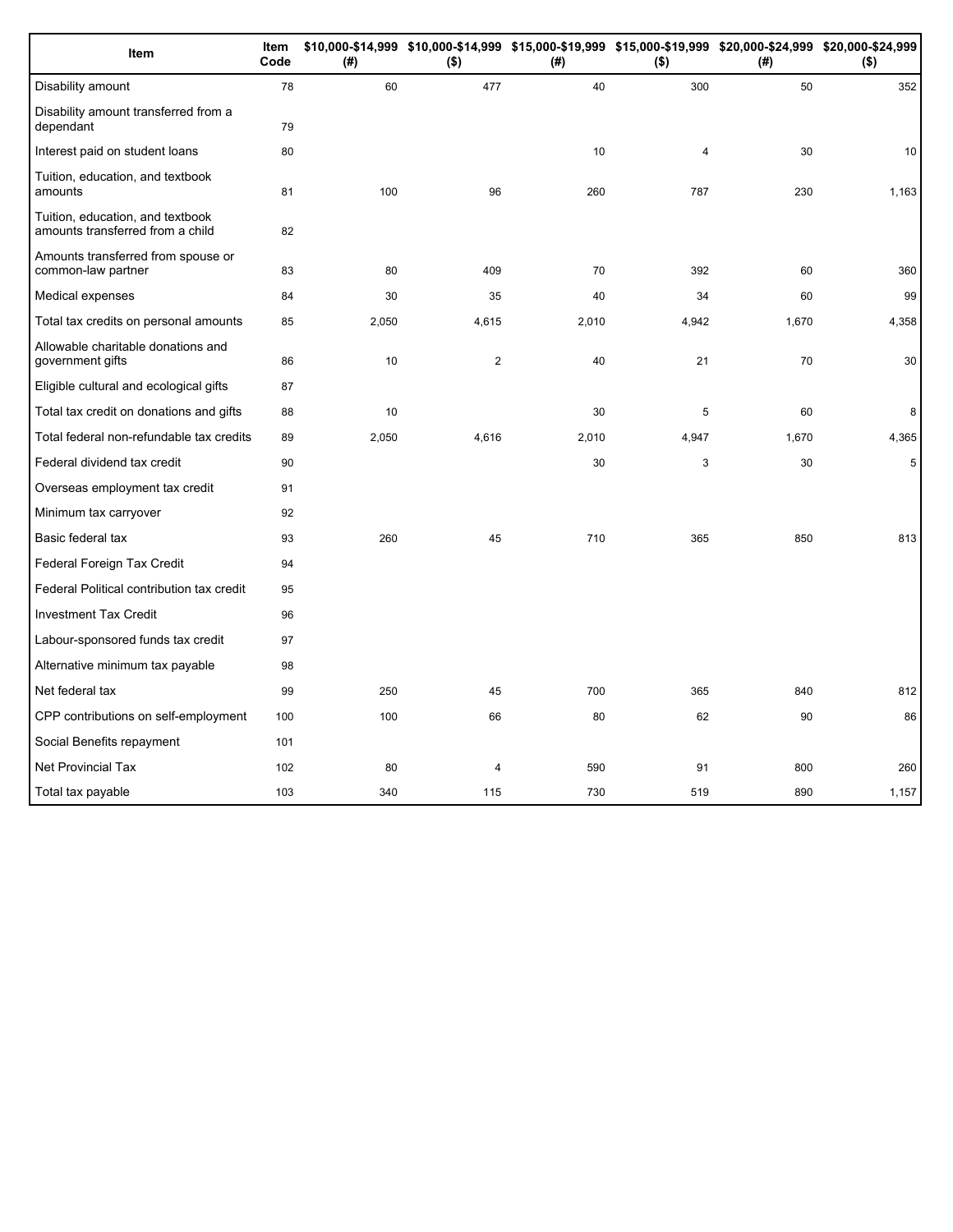| Item                                                                          | Item<br>Code   | (#)    | $($ \$) | (#)   | \$25,000-\$29,999 \$25,000-\$29,999 \$30,000-\$34,999 \$30,000-\$34,999 \$35,000-\$39,999 \$35,000-\$39,999<br>$($ \$) | (# )  | $($ \$) |
|-------------------------------------------------------------------------------|----------------|--------|---------|-------|------------------------------------------------------------------------------------------------------------------------|-------|---------|
| Number of taxable returns                                                     | $\mathbf{1}$   | 910    |         | 1,000 |                                                                                                                        | 1,040 |         |
| Number of non-taxable returns                                                 | $\overline{c}$ | 350    |         | 140   |                                                                                                                        | 60    |         |
| Total number of returns                                                       | 3              | 1,260  |         | 1,140 |                                                                                                                        | 1,100 |         |
| Employment income                                                             | 4              | 1,030  | 21,734  | 980   | 25,931                                                                                                                 | 940   | 29,736  |
| Commissions (from employment)                                                 | 5              |        |         | 10    | 65                                                                                                                     | 10    | 26      |
| Other employment income                                                       | 6              | 40     | 137     | 30    | 241                                                                                                                    | 30    | 388     |
| Old Age Security pension (OASP)                                               | $\overline{7}$ | 210    | 1,369   | 150   | 942                                                                                                                    | 120   | 744     |
| CPP or QPP benefits                                                           | 8              | 270    | 1,965   | 190   | 1,477                                                                                                                  | 180   | 1,402   |
| Other pensions or superannuation                                              | 9              | 110    | 944     | 130   | 1,557                                                                                                                  | 100   | 1,586   |
| Elected split-pension amount                                                  | 10             | 30     | 298     | 30    | 435                                                                                                                    | 30    | 433     |
| Universal Child Care Benefit (UCCB)                                           | 11             | 120    | 175     | 130   | 186                                                                                                                    | 100   | 144     |
| Employment Insurance and other<br>benefits                                    | 12             | 250    | 2,556   | 280   | 3,017                                                                                                                  | 280   | 2,779   |
| Taxable amount of dividends from<br>taxable Canadian corporations             | 13             | 60     | 222     | 40    | 67                                                                                                                     | 60    | 220     |
| Interest and other investment income                                          | 14             | 110    | 76      | 100   | 63                                                                                                                     | 100   | 130     |
| Net partnership income (Limited or<br>non-active partners only)               | 15             |        |         |       |                                                                                                                        |       |         |
| Net rental income                                                             | 16             | 20     | $-1$    | 30    | 161                                                                                                                    | 30    | 88      |
| Taxable capital gains                                                         | 17             | 20     | 14      |       |                                                                                                                        | 30    | 45      |
| Registered retirement savings plan<br>income (RRSP)                           | 18             | 80     | 367     | 80    | 303                                                                                                                    | 90    | 599     |
| Other income                                                                  | 19             | 260    | 753     | 180   | 400                                                                                                                    | 160   | 478     |
| Net business income                                                           | 20             | 90     | 1,109   | 90    | 1,021                                                                                                                  | 90    | 1,586   |
| Net professional income                                                       | 21             | 10     | 145     | 10    | 221                                                                                                                    |       |         |
| Net commission income                                                         | 22             |        |         |       |                                                                                                                        |       |         |
| Net farming income                                                            | 23             |        |         |       |                                                                                                                        |       |         |
| Net fishing income                                                            | 24             |        |         |       |                                                                                                                        |       |         |
| Workers' compensation benefits                                                | 25             | 30     | 199     | 30    | 290                                                                                                                    | 20    | 198     |
| Social assistance payments                                                    | 26             | 260    | 1,840   | 110   | 513                                                                                                                    | 70    | 268     |
| Net federal supplements                                                       | 27             | 110    | 521     | 30    | 187                                                                                                                    | 20    | 46      |
| Total income assessed                                                         | 28             | 1,260  | 34,506  | 1,140 | 37,130                                                                                                                 | 1,100 | 41,081  |
| Registered pension plan contributions<br>(RPP)                                | 29             | 70     | 80      | 90    | 93                                                                                                                     | 140   | 185     |
| RRSP deduction                                                                | 30             | 110    | 210     | 120   | 205                                                                                                                    | 180   | 457     |
| Deduction for elected split-pension<br>amount                                 | 31             | 10     | 26      | 20    | 48                                                                                                                     | 30    | 85      |
| Annual union, professional, or like<br>dues                                   | 32             | 260    | 62      | 220   | 66                                                                                                                     | 260   | 100     |
| Child care expenses                                                           | 33             | 50     | 171     | 50    | 141                                                                                                                    | 60    | 243     |
| <b>Business investment loss</b>                                               | 34             |        |         |       |                                                                                                                        |       |         |
| Moving expenses                                                               | 35             | $30\,$ | 40      | 20    | 42                                                                                                                     | 30    | 41      |
| Support payments made                                                         | 36             |        |         |       |                                                                                                                        |       |         |
| Carrying charges and interest<br>expenses                                     | 37             | 20     | 34      |       |                                                                                                                        | 10    | 20      |
| Deductions for CPP/QPP contributions<br>on self-employment and other earnings | 38             | 80     | 54      | 70    | 54                                                                                                                     | 80    | 75      |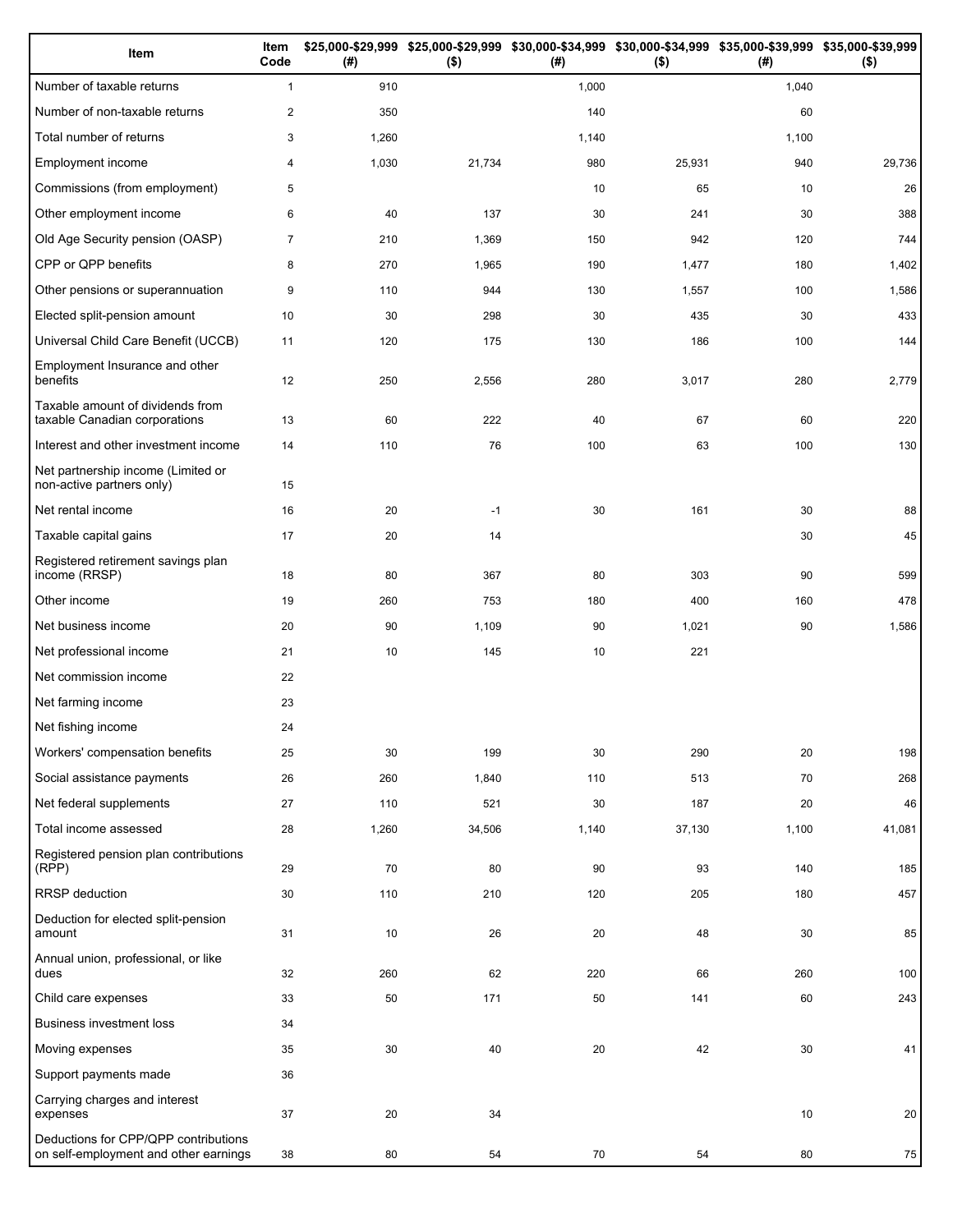| Item                                                                                              | Item<br>Code | (# )  | \$25,000-\$29,999 \$25,000-\$29,999 \$30,000-\$34,999 \$30,000-\$34,999 \$35,000-\$39,999 \$35,000-\$39,999<br>$($ \$) | (#)   | $($ \$)        | (# )  | $($ \$)      |
|---------------------------------------------------------------------------------------------------|--------------|-------|------------------------------------------------------------------------------------------------------------------------|-------|----------------|-------|--------------|
| Deductions for provincial parental<br>insurance plan (PPIP) premiums on<br>self-employment income | 39           |       |                                                                                                                        |       |                |       |              |
| Exploration and development expenses                                                              | 40           |       |                                                                                                                        |       |                |       |              |
| Other employment expenses                                                                         | 41           |       |                                                                                                                        | 10    | 27             | 10    | 16           |
| Clergy residence deduction                                                                        | 42           |       |                                                                                                                        |       |                |       |              |
| Other deductions                                                                                  | 43           | 50    | 46                                                                                                                     | 60    | 60             | 60    | 41           |
| Total deductions before adjustments                                                               | 44           | 490   | 806                                                                                                                    | 490   | 773            | 570   | 1,281        |
| Social benefits repayment                                                                         | 45           |       |                                                                                                                        |       |                |       |              |
| Net income after adjustments                                                                      | 46           | 1,260 | 33,750                                                                                                                 | 1,140 | 36,357         | 1,100 | 39,799       |
| Canadian Forces personnel and police<br>deduction                                                 | 47           |       |                                                                                                                        |       |                |       |              |
| Security options deductions                                                                       | 48           |       |                                                                                                                        |       |                |       |              |
| Other payments deductions                                                                         | 49           | 290   | 2,593                                                                                                                  | 140   | 991            | 90    | 512          |
| Non-capital losses of other years                                                                 | 50           |       |                                                                                                                        |       |                |       |              |
| Net capital losses of other years                                                                 | 51           |       |                                                                                                                        |       |                |       |              |
| Capital gains deduction                                                                           | 52           |       |                                                                                                                        |       |                |       |              |
| Northern residents deductions                                                                     | 53           | 630   | 2,319                                                                                                                  | 660   | 2,628          | 690   | 2,856        |
| Additional deductions                                                                             | 54           |       |                                                                                                                        |       |                |       |              |
| Farming/fishing losses of prior years                                                             | 55           |       |                                                                                                                        |       |                |       |              |
| Total deductions from net income                                                                  | 56           | 790   | 4,959                                                                                                                  | 720   | 3,677          | 720   | 3,376        |
| Taxable income assessed                                                                           | 57           | 1,240 | 28,843                                                                                                                 | 1,140 | 32,681         | 1,100 | 36,423       |
| Basic personal amount                                                                             | 58           | 1,260 | 13,868                                                                                                                 | 1,140 | 12,611         | 1,100 | 12,073       |
| Age amount                                                                                        | 59           | 210   | 1,467                                                                                                                  | 150   | 1,048          | 120   | 804          |
| Spouse or common-law partner<br>amount                                                            | 60           | 110   | 778                                                                                                                    | 100   | 838            | 100   | 723          |
| Amount for eligible dependant                                                                     | 61           | 70    | 778                                                                                                                    | 70    | 704            | 50    | 518          |
| Amount for children 17 and under                                                                  | 62           | 170   | 718                                                                                                                    | 170   | 647            | 150   | 628          |
| Amount for infirm dependants age 18<br>or older                                                   | 63           |       |                                                                                                                        |       |                |       |              |
| CPP or QPP contributions through<br>employment                                                    | 64           | 940   | 872                                                                                                                    | 940   | 1,091          | 910   | 1,277        |
| CPP or QPP contributions on<br>self-employment and other earnings                                 | 65           | 80    | 54                                                                                                                     | 70    | 54             | 80    | 75           |
| Employment Insurance premiums                                                                     | 66           | 960   | 395                                                                                                                    | 940   | 470            | 910   | 544          |
| PPIP premiums paid                                                                                | 67           |       |                                                                                                                        |       |                |       |              |
| PPIP premiums payable on<br>employment income                                                     | 68           |       |                                                                                                                        |       |                |       |              |
| PPIP premiums payable on<br>self-employment income                                                | 69           |       |                                                                                                                        |       |                |       |              |
| Volunteer firefighters' amount                                                                    | 70           |       |                                                                                                                        |       |                |       |              |
| Canada employment amount                                                                          | 71           | 1,040 | 1,142                                                                                                                  | 980   | 1,092          | 960   | 1,060        |
| Public transit amount                                                                             | 72           | 20    | $\overline{7}$                                                                                                         | 20    | 5              | 10    | $\mathbf{1}$ |
| Children's fitness amount                                                                         | 73           | 30    | 13                                                                                                                     | 20    | $\overline{7}$ | 20    | 5            |
| Children's arts amount                                                                            | 74           |       |                                                                                                                        |       |                |       |              |
| Home buyers' amount                                                                               | 75           |       |                                                                                                                        |       |                |       |              |
| Pension income amount                                                                             | 76           | 130   | 258                                                                                                                    | 150   | 285            | 120   | 237          |
| Caregiver amount                                                                                  | 77           |       |                                                                                                                        |       |                |       |              |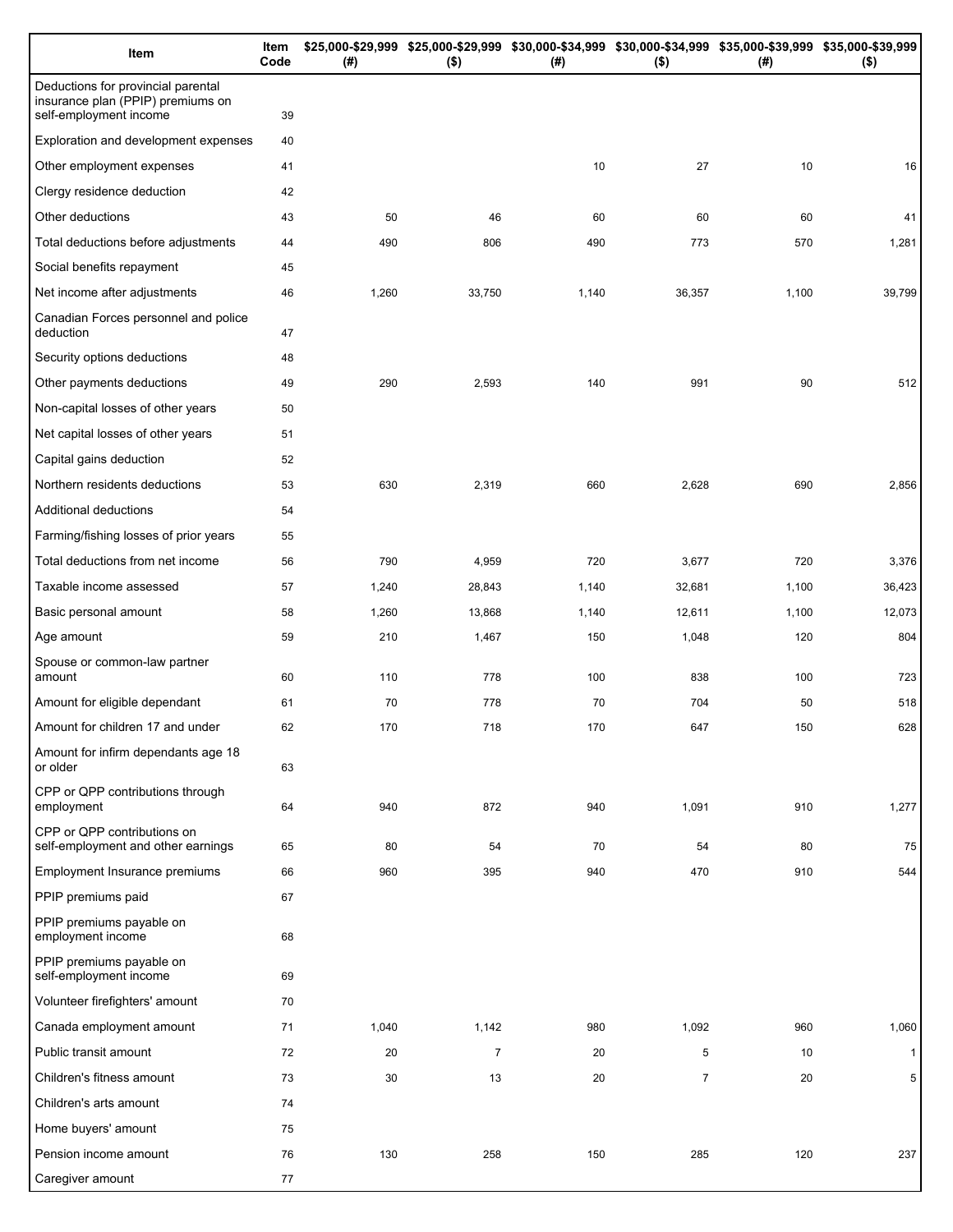| Item                                                                 | Item<br>Code | (#)   | \$25,000-\$29,999 \$25,000-\$29,999 \$30,000-\$34,999 \$30,000-\$34,999 \$35,000-\$39,999 \$35,000-\$39,999<br>$($ \$) | (# )  | $($ \$) | (#)   | $($ \$) |
|----------------------------------------------------------------------|--------------|-------|------------------------------------------------------------------------------------------------------------------------|-------|---------|-------|---------|
| Disability amount                                                    | 78           | 20    | 146                                                                                                                    | 20    | 154     | 20    | 131     |
| Disability amount transferred from a<br>dependant                    | 79           |       |                                                                                                                        |       |         |       |         |
| Interest paid on student loans                                       | 80           | 30    | 12                                                                                                                     | 20    | 11      | 30    | 11      |
| Tuition, education, and textbook<br>amounts                          | 81           | 200   | 1,289                                                                                                                  | 160   | 1,056   | 150   | 1,249   |
| Tuition, education, and textbook<br>amounts transferred from a child | 82           |       |                                                                                                                        |       |         |       |         |
| Amounts transferred from spouse or<br>common-law partner             | 83           | 50    | 287                                                                                                                    | 40    | 151     | 40    | 183     |
| Medical expenses                                                     | 84           | 50    | 79                                                                                                                     | 40    | 86      | 50    | 75      |
| Total tax credits on personal amounts                                | 85           | 1,260 | 3,335                                                                                                                  | 1,140 | 3,063   | 1,100 | 2,951   |
| Allowable charitable donations and<br>government gifts               | 86           | 80    | 38                                                                                                                     | 110   | 92      | 120   | 96      |
| Eligible cultural and ecological gifts                               | 87           |       |                                                                                                                        |       |         |       |         |
| Total tax credit on donations and gifts                              | 88           | 70    | 10                                                                                                                     | 110   | 25      | 110   | 26      |
| Total federal non-refundable tax credits                             | 89           | 1,260 | 3,345                                                                                                                  | 1,140 | 3,088   | 1,100 | 2,977   |
| Federal dividend tax credit                                          | 90           | 50    | 14                                                                                                                     | 40    | 8       | 60    | 30      |
| Overseas employment tax credit                                       | 91           |       |                                                                                                                        |       |         |       |         |
| Minimum tax carryover                                                | 92           |       |                                                                                                                        |       |         |       |         |
| Basic federal tax                                                    | 93           | 890   | 1,244                                                                                                                  | 990   | 1,895   | 1,030 | 2,484   |
| Federal Foreign Tax Credit                                           | 94           | 10    |                                                                                                                        | 20    |         |       |         |
| Federal Political contribution tax credit                            | 95           |       |                                                                                                                        |       |         |       |         |
| <b>Investment Tax Credit</b>                                         | 96           |       |                                                                                                                        |       |         |       |         |
| Labour-sponsored funds tax credit                                    | 97           |       |                                                                                                                        |       |         |       |         |
| Alternative minimum tax payable                                      | 98           |       |                                                                                                                        |       |         |       |         |
| Net federal tax                                                      | 99           | 890   | 1,241                                                                                                                  | 990   | 1,894   | 1,030 | 2,483   |
| CPP contributions on self-employment                                 | 100          | 80    | 108                                                                                                                    | 70    | 109     | 80    | 149     |
| Social Benefits repayment                                            | 101          |       |                                                                                                                        |       |         |       |         |
| <b>Net Provincial Tax</b>                                            | 102          | 840   | 431                                                                                                                    | 960   | 673     | 1,000 | 901     |
| Total tax payable                                                    | 103          | 910   | 1,780                                                                                                                  | 1,000 | 2,676   | 1,040 | 3,533   |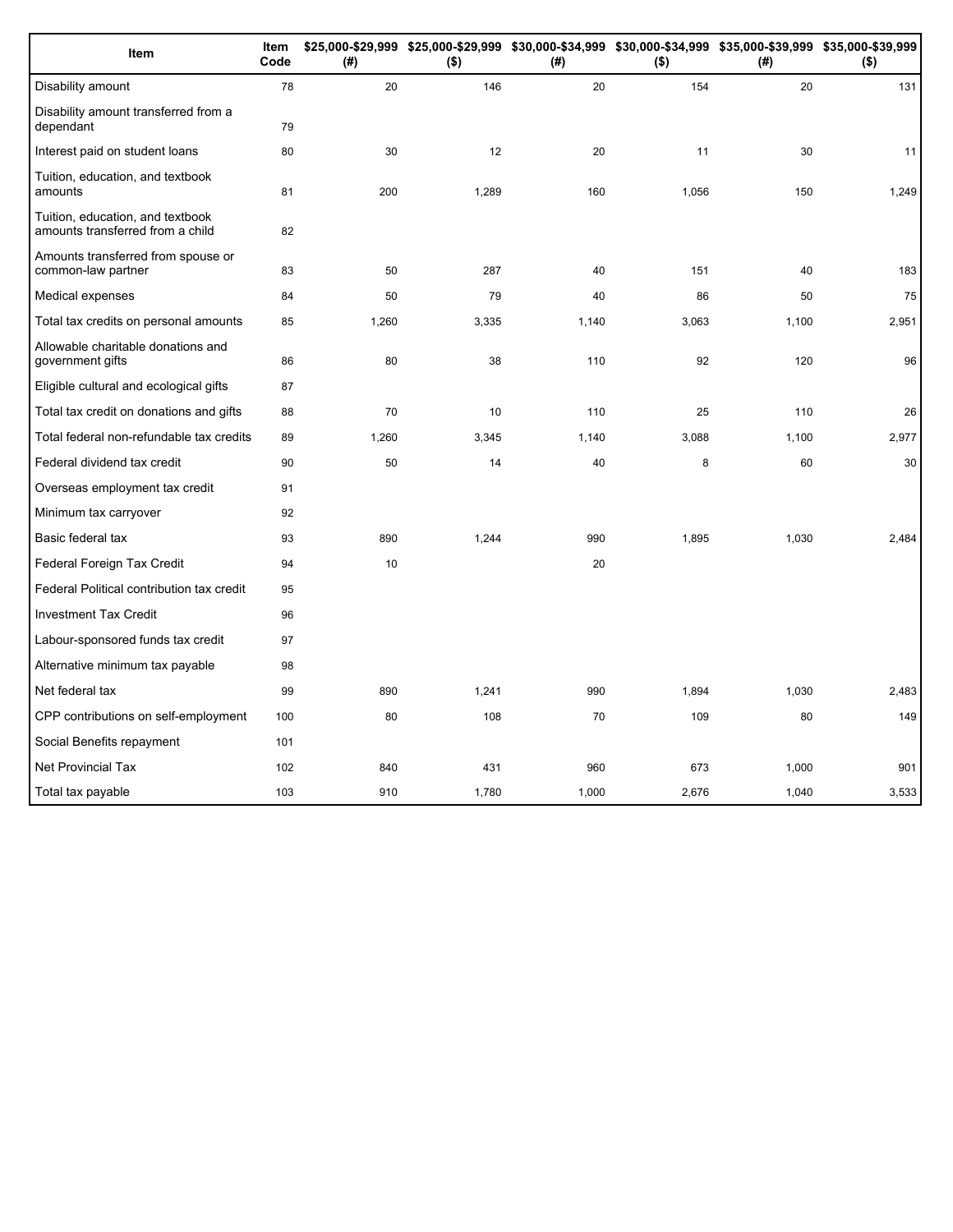| Item                                                                                           | Item<br>Code   | (#)   | \$40,000-\$44,999 \$40,000-\$44,999 \$45,000-\$49,999 \$45,000-\$49,999<br>$($ \$) | (#) | $($ \$) | \$50,000-<br>\$54,999<br>(# ) | \$50,000-<br>\$54,999<br>$($ \$) |
|------------------------------------------------------------------------------------------------|----------------|-------|------------------------------------------------------------------------------------|-----|---------|-------------------------------|----------------------------------|
| Number of taxable returns                                                                      | $\mathbf{1}$   | 1,050 |                                                                                    | 960 |         | 860                           |                                  |
| Number of non-taxable returns                                                                  | $\mathbf{2}$   | 50    |                                                                                    | 30  |         | 20                            |                                  |
| Total number of returns                                                                        | 3              | 1,100 |                                                                                    | 990 |         | 880                           |                                  |
| Employment income                                                                              | 4              | 990   | 35,895                                                                             | 900 | 37,714  | 810                           | 37,081                           |
| Commissions (from employment)                                                                  | 5              | 10    | 147                                                                                |     |         |                               |                                  |
| Other employment income                                                                        | 6              | 50    | 433                                                                                | 40  | 391     | 60                            | 658                              |
| Old Age Security pension (OASP)                                                                | $\overline{7}$ | 100   | 585                                                                                | 80  | 471     | 70                            | 363                              |
| CPP or QPP benefits                                                                            | 8              | 150   | 1,202                                                                              | 130 | 1,013   | 110                           | 888                              |
| Other pensions or superannuation                                                               | 9              | 100   | 1,957                                                                              | 90  | 1,992   | 80                            | 2,094                            |
| Elected split-pension amount                                                                   | 10             | 30    | 466                                                                                | 20  | 270     | 20                            | 255                              |
| Universal Child Care Benefit (UCCB)                                                            | 11             | 110   | 158                                                                                | 100 | 139     | 80                            | 111                              |
| Employment Insurance and other benefits                                                        | 12             | 250   | 2,396                                                                              | 190 | 1,773   | 180                           | 1,689                            |
| Taxable amount of dividends from taxable Canadian<br>corporations                              | 13             | 60    | 225                                                                                | 60  | 381     | 60                            | 375                              |
| Interest and other investment income                                                           | 14             | 130   | 151                                                                                | 120 | 73      | 110                           | 181                              |
| Net partnership income (Limited or non-active<br>partners only)                                | 15             |       |                                                                                    |     |         |                               |                                  |
| Net rental income                                                                              | 16             | 30    | 63                                                                                 | 30  | 92      | 30                            | 70                               |
| Taxable capital gains                                                                          | 17             | 40    | 97                                                                                 |     |         | 30                            | 31                               |
| Registered retirement savings plan income (RRSP)                                               | 18             | 100   | 464                                                                                | 90  | 361     | 100                           | 510                              |
| Other income                                                                                   | 19             | 190   | 446                                                                                | 160 | 513     | 150                           | 529                              |
| Net business income                                                                            | 20             | 80    | 1,156                                                                              | 70  | 1,134   | 60                            | 671                              |
| Net professional income                                                                        | 21             | 10    | 283                                                                                | 10  | 156     |                               |                                  |
| Net commission income                                                                          | 22             |       |                                                                                    |     |         |                               |                                  |
| Net farming income                                                                             | 23             |       |                                                                                    |     |         |                               |                                  |
| Net fishing income                                                                             | 24             |       |                                                                                    |     |         |                               |                                  |
| Workers' compensation benefits                                                                 | 25             | 20    | 225                                                                                | 20  | 156     | 20                            | 232                              |
| Social assistance payments                                                                     | 26             | 50    | 170                                                                                | 30  | 100     | 30                            | 77                               |
| Net federal supplements                                                                        | 27             |       |                                                                                    |     |         |                               |                                  |
| Total income assessed                                                                          | 28             | 1,100 | 46,527                                                                             | 990 | 46,882  | 880                           | 46,289                           |
| Registered pension plan contributions (RPP)                                                    | 29             | 210   | 344                                                                                | 210 | 361     | 230                           | 437                              |
| RRSP deduction                                                                                 | 30             | 210   | 483                                                                                | 240 | 677     | 240                           | 686                              |
| Deduction for elected split-pension amount                                                     | 31             | 30    | 126                                                                                | 30  | 164     | 30                            | 325                              |
| Annual union, professional, or like dues                                                       | 32             | 290   | 121                                                                                | 280 | 131     | 270                           | 142                              |
| Child care expenses                                                                            | 33             | 60    | 285                                                                                | 60  | 318     | 60                            | 313                              |
| <b>Business investment loss</b>                                                                | 34             |       |                                                                                    |     |         |                               |                                  |
| Moving expenses                                                                                | 35             | 20    | 64                                                                                 | 20  | 47      | 20                            | 57                               |
| Support payments made                                                                          | 36             |       |                                                                                    |     |         |                               |                                  |
| Carrying charges and interest expenses                                                         | 37             | 30    | 37                                                                                 | 20  | 19      | 20                            | 48                               |
| Deductions for CPP/QPP contributions on<br>self-employment and other earnings                  | 38             | 70    | 60                                                                                 | 60  | 61      | 50                            | 46                               |
| Deductions for provincial parental insurance plan<br>(PPIP) premiums on self-employment income | 39             |       |                                                                                    |     |         |                               |                                  |
| Exploration and development expenses                                                           | 40             |       |                                                                                    |     |         |                               |                                  |
| Other employment expenses                                                                      | 41             | 20    | 52                                                                                 | 20  | 68      |                               |                                  |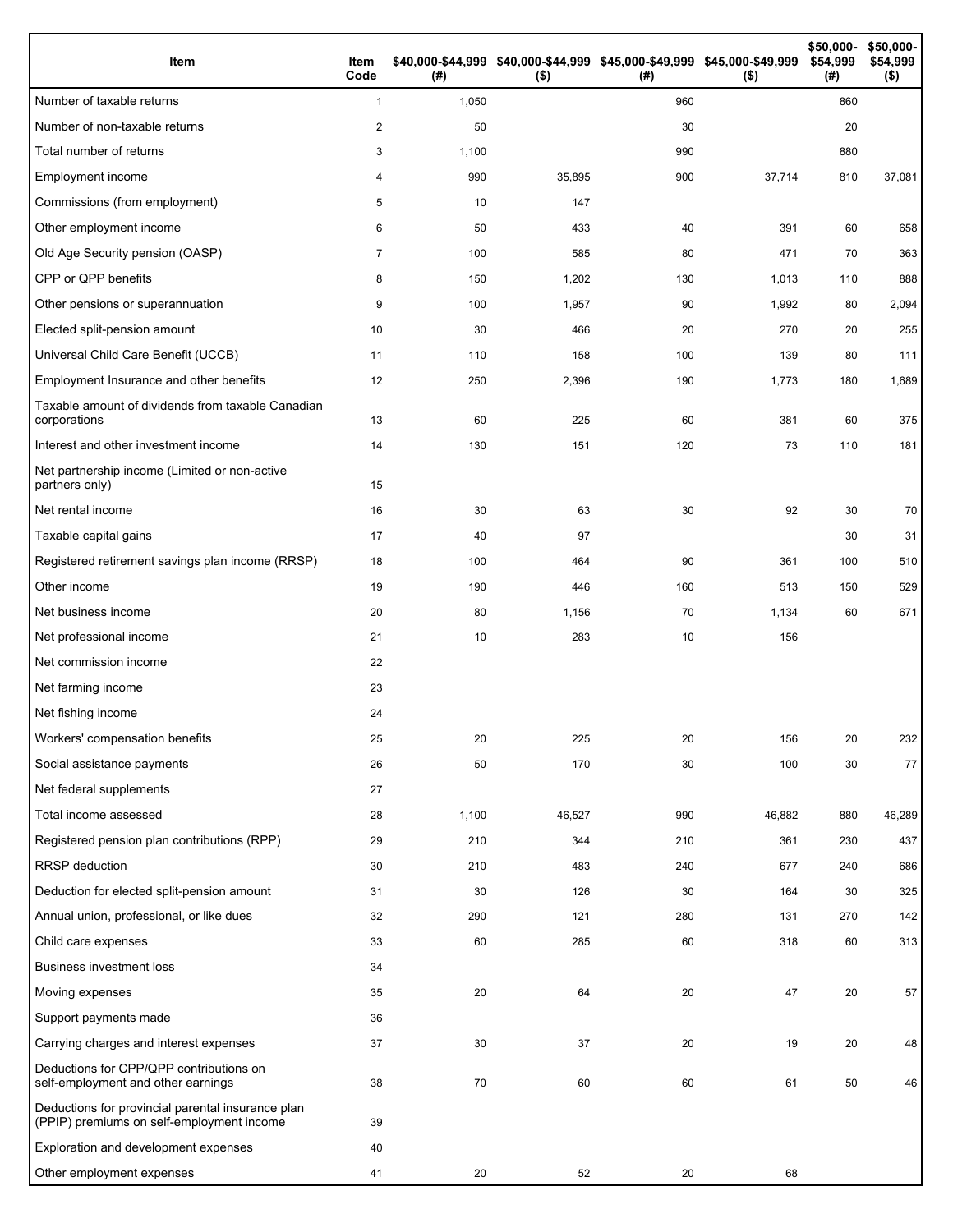| Item                                                                 | Item<br>Code | (#)   | \$40,000-\$44,999 \$40,000-\$44,999 \$45,000-\$49,999 \$45,000-\$49,999<br>$($ \$) | (#) | $($ \$) | \$50,000-<br>\$54,999<br>(#) | \$50,000-<br>\$54,999<br>$($ \$) |
|----------------------------------------------------------------------|--------------|-------|------------------------------------------------------------------------------------|-----|---------|------------------------------|----------------------------------|
| Clergy residence deduction                                           | 42           |       |                                                                                    |     |         |                              |                                  |
| Other deductions                                                     | 43           | 40    | 34                                                                                 | 50  | 42      | 50                           | 52                               |
| Total deductions before adjustments                                  | 44           | 620   | 1,652                                                                              | 610 | 1,938   | 580                          | 2,128                            |
| Social benefits repayment                                            | 45           |       |                                                                                    |     |         |                              |                                  |
| Net income after adjustments                                         | 46           | 1,100 | 44,876                                                                             | 990 | 44,944  | 880                          | 44,160                           |
| Canadian Forces personnel and police deduction                       | 47           |       |                                                                                    |     |         |                              |                                  |
| Security options deductions                                          | 48           |       |                                                                                    |     |         |                              |                                  |
| Other payments deductions                                            | 49           | 70    | 404                                                                                | 60  | 258     | 50                           | 317                              |
| Non-capital losses of other years                                    | 50           |       |                                                                                    |     |         |                              |                                  |
| Net capital losses of other years                                    | 51           |       |                                                                                    | 10  | 9       |                              |                                  |
| Capital gains deduction                                              | 52           |       |                                                                                    |     |         |                              |                                  |
| Northern residents deductions                                        | 53           | 710   | 3,025                                                                              | 720 | 3,161   | 640                          | 2,963                            |
| Additional deductions                                                | 54           |       |                                                                                    |     |         |                              |                                  |
| Farming/fishing losses of prior years                                | 55           |       |                                                                                    |     |         |                              |                                  |
| Total deductions from net income                                     | 56           | 740   | 3,493                                                                              | 730 | 3,485   | 650                          | 3,292                            |
| Taxable income assessed                                              | 57           | 1,090 | 41,383                                                                             | 990 | 41,459  | 880                          | 40,869                           |
| Basic personal amount                                                | 58           | 1,100 | 12,082                                                                             | 990 | 10,885  | 880                          | 9,745                            |
| Age amount                                                           | 59           | 100   | 595                                                                                | 80  | 433     | 70                           | 316                              |
| Spouse or common-law partner amount                                  | 60           | 100   | 787                                                                                | 70  | 507     | 50                           | 408                              |
| Amount for eligible dependant                                        | 61           | 60    | 649                                                                                | 50  | 483     | 40                           | 387                              |
| Amount for children 17 and under                                     | 62           | 180   | 701                                                                                | 160 | 647     | 140                          | 593                              |
| Amount for infirm dependants age 18 or older                         | 63           |       |                                                                                    |     |         |                              |                                  |
| CPP or QPP contributions through employment                          | 64           | 950   | 1,579                                                                              | 880 | 1,673   | 780                          | 1,633                            |
| CPP or QPP contributions on self-employment and<br>other earnings    | 65           | 70    | 60                                                                                 | 60  | 61      | 50                           | 46                               |
| Employment Insurance premiums                                        | 66           | 950   | 658                                                                                | 860 | 671     | 770                          | 629                              |
| PPIP premiums paid                                                   | 67           |       |                                                                                    |     |         |                              |                                  |
| PPIP premiums payable on employment income                           | 68           |       |                                                                                    |     |         |                              |                                  |
| PPIP premiums payable on self-employment income                      | 69           |       |                                                                                    |     |         |                              |                                  |
| Volunteer firefighters' amount                                       | 70           |       |                                                                                    |     |         |                              |                                  |
| Canada employment amount                                             | 71           | 1,000 | 1,107                                                                              | 920 | 1,017   | 830                          | 915                              |
| Public transit amount                                                | 72           | 10    | 3                                                                                  | 20  | 5       | 10                           | 3                                |
| Children's fitness amount                                            | 73           | 40    | 15                                                                                 | 40  | 16      | 40                           | 13                               |
| Children's arts amount                                               | 74           |       |                                                                                    | 10  | 4       |                              |                                  |
| Home buyers' amount                                                  | 75           |       |                                                                                    |     |         |                              |                                  |
| Pension income amount                                                | 76           | 110   | 224                                                                                | 100 | 189     | 90                           | 174                              |
| Caregiver amount                                                     | 77           |       |                                                                                    |     |         |                              |                                  |
| Disability amount                                                    | 78           | 10    | 108                                                                                | 20  | 131     | 20                           | 154                              |
| Disability amount transferred from a dependant                       | 79           |       |                                                                                    |     |         |                              |                                  |
| Interest paid on student loans                                       | 80           | 40    | 12                                                                                 | 50  | 22      | 40                           | 18                               |
| Tuition, education, and textbook amounts                             | 81           | 160   | 1,193                                                                              | 120 | 1,018   | 100                          | 770                              |
| Tuition, education, and textbook amounts transferred<br>from a child | 82           |       |                                                                                    |     |         |                              |                                  |
| Amounts transferred from spouse or common-law<br>partner             | 83           | 20    | 99                                                                                 |     |         | 20                           | 83                               |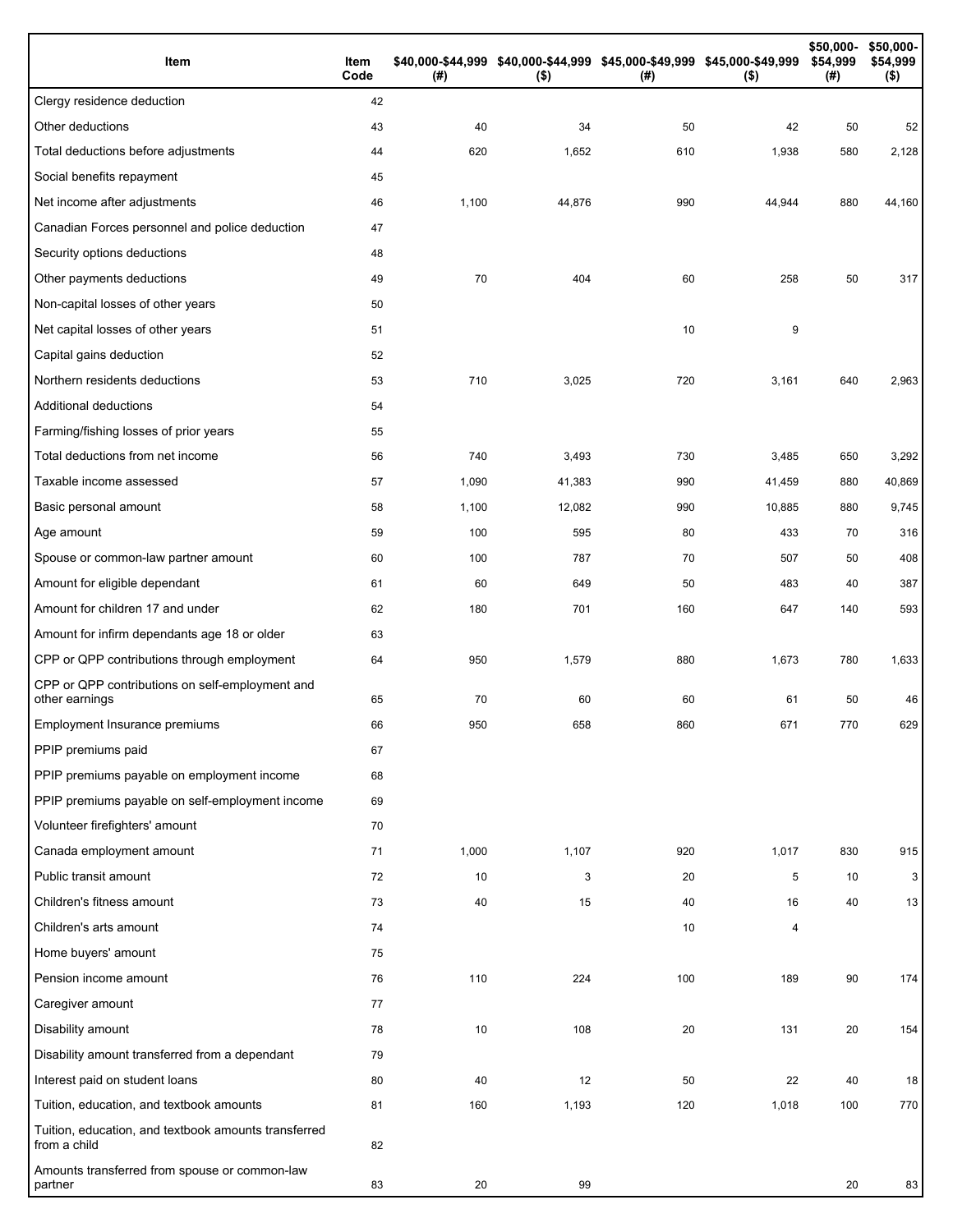| Item                                                | Item<br>Code | (#)   | \$40,000-\$44,999 \$40,000-\$44,999 \$45,000-\$49,999 \$45,000-\$49,999<br>$($ \$) | (#) | $($ \$) | \$50,000-<br>\$54,999<br>(#) | \$50,000-<br>\$54,999<br>$($ \$) |
|-----------------------------------------------------|--------------|-------|------------------------------------------------------------------------------------|-----|---------|------------------------------|----------------------------------|
| Medical expenses                                    | 84           | 50    | 124                                                                                | 40  | 138     | 40                           | 82                               |
| Total tax credits on personal amounts               | 85           | 1,100 | 3,022                                                                              | 990 | 2,716   | 880                          | 2,417                            |
| Allowable charitable donations and government gifts | 86           | 130   | 134                                                                                | 140 | 148     | 140                          | 229                              |
| Eligible cultural and ecological gifts              | 87           |       |                                                                                    |     |         |                              |                                  |
| Total tax credit on donations and gifts             | 88           | 130   | 37                                                                                 | 140 | 41      | 140                          | 64                               |
| Total federal non-refundable tax credits            | 89           | 1,100 | 3,059                                                                              | 990 | 2,756   | 880                          | 2,481                            |
| Federal dividend tax credit                         | 90           | 70    | 29                                                                                 | 70  | 44      | 60                           | 51                               |
| Overseas employment tax credit                      | 91           |       |                                                                                    |     |         |                              |                                  |
| Minimum tax carryover                               | 92           |       |                                                                                    |     |         |                              |                                  |
| Basic federal tax                                   | 93           | 1,040 | 3,152                                                                              | 960 | 3,502   | 860                          | 3,836                            |
| Federal Foreign Tax Credit                          | 94           | 20    | $\overline{1}$                                                                     |     |         | 20                           | 4                                |
| Federal Political contribution tax credit           | 95           |       |                                                                                    |     |         |                              |                                  |
| <b>Investment Tax Credit</b>                        | 96           |       |                                                                                    |     |         |                              |                                  |
| Labour-sponsored funds tax credit                   | 97           |       |                                                                                    |     |         |                              |                                  |
| Alternative minimum tax payable                     | 98           |       |                                                                                    |     |         |                              |                                  |
| Net federal tax                                     | 99           | 1,040 | 3,150                                                                              | 950 | 3,499   | 860                          | 3,831                            |
| CPP contributions on self-employment                | 100          | 70    | 120                                                                                | 60  | 121     | 50                           | 92                               |
| Social Benefits repayment                           | 101          |       |                                                                                    |     |         |                              |                                  |
| Net Provincial Tax                                  | 102          | 1,040 | 1,192                                                                              | 950 | 1,380   | 860                          | 1,536                            |
| Total tax payable                                   | 103          | 1,050 | 4,461                                                                              | 960 | 5,002   | 860                          | 5,459                            |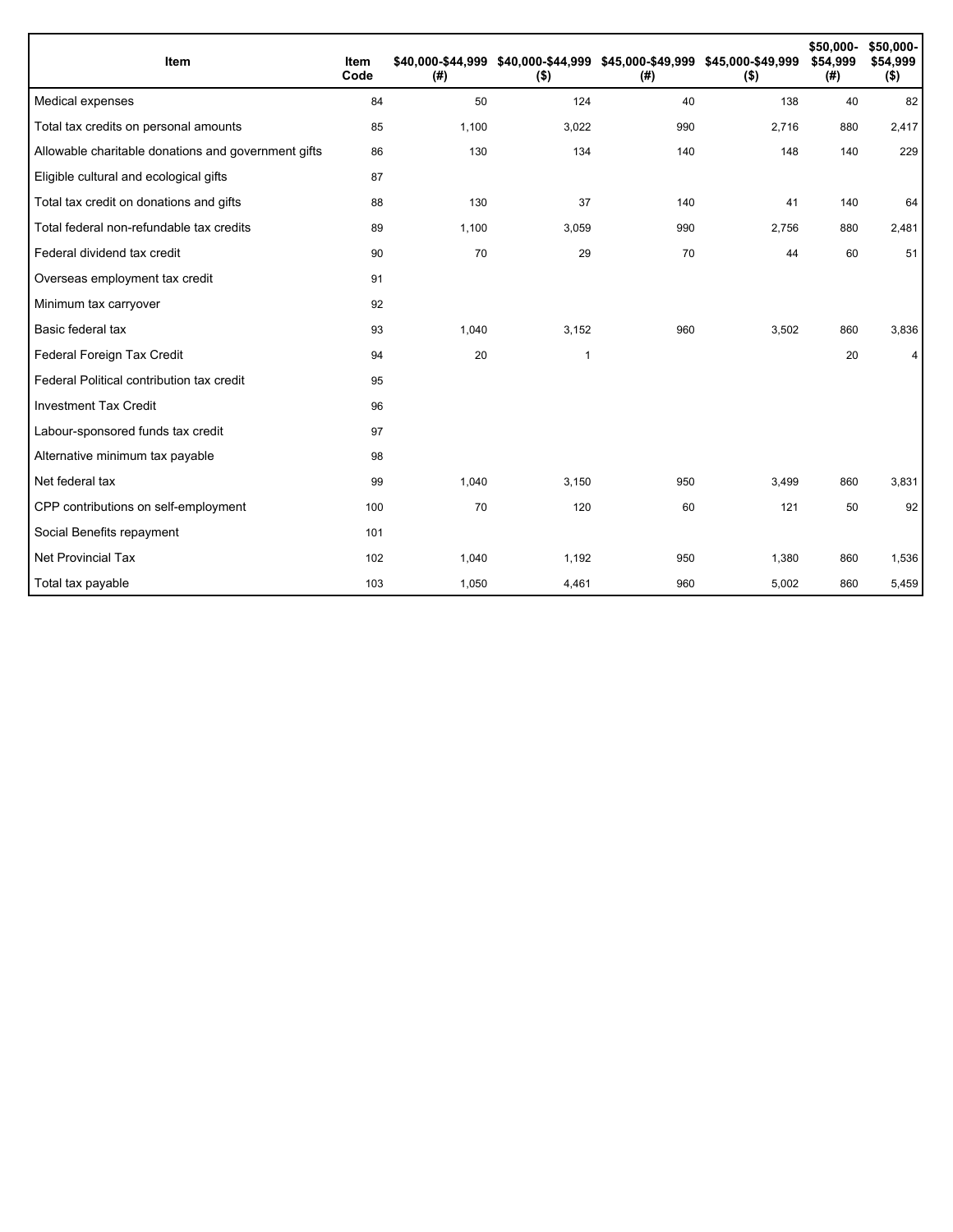| Item                                                                          | Item<br>Code   | (# ) | \$55,000-\$59,999 \$55,000-\$59,999<br>$($ \$) | (#)   | \$60,000-\$69,999 \$60,000-\$69,999 \$70,000-\$79,999 \$70,000-\$79,999<br>$($ \$) | (# )  | $($ \$) |
|-------------------------------------------------------------------------------|----------------|------|------------------------------------------------|-------|------------------------------------------------------------------------------------|-------|---------|
| Number of taxable returns                                                     | $\mathbf{1}$   | 860  |                                                | 1,680 |                                                                                    | 1,660 |         |
| Number of non-taxable returns                                                 | $\overline{c}$ | 10   |                                                | 10    |                                                                                    |       |         |
| Total number of returns                                                       | 3              | 880  |                                                | 1,700 |                                                                                    | 1,660 |         |
| Employment income                                                             | 4              | 820  | 41,869                                         | 1,580 | 93,691                                                                             | 1,570 | 107,849 |
| Commissions (from employment)                                                 | 5              |      |                                                | 10    | 68                                                                                 | 10    | 239     |
| Other employment income                                                       | 6              | 30   | 245                                            | 70    | 733                                                                                | 60    | 742     |
| Old Age Security pension (OASP)                                               | $\overline{7}$ | 60   | 369                                            | 110   | 648                                                                                | 110   | 635     |
| CPP or QPP benefits                                                           | 8              | 100  | 827                                            | 170   | 1,440                                                                              | 160   | 1,326   |
| Other pensions or superannuation                                              | 9              | 70   | 1,993                                          | 140   | 4,314                                                                              | 110   | 3,963   |
| Elected split-pension amount                                                  | 10             | 20   | 252                                            | 50    | 718                                                                                | 40    | 750     |
| Universal Child Care Benefit (UCCB)                                           | 11             | 80   | 108                                            | 130   | 190                                                                                | 120   | 169     |
| Employment Insurance and other<br>benefits                                    | 12             | 160  | 1,295                                          | 220   | 1,798                                                                              | 200   | 1,644   |
| Taxable amount of dividends from<br>taxable Canadian corporations             | 13             | 70   | 392                                            | 170   | 1,221                                                                              | 170   | 1,417   |
| Interest and other investment income                                          | 14             | 110  | 111                                            | 260   | 258                                                                                | 290   | 341     |
| Net partnership income (Limited or<br>non-active partners only)               | 15             |      |                                                |       |                                                                                    |       |         |
| Net rental income                                                             | 16             | 30   | 64                                             | 70    | 190                                                                                | 80    | 160     |
| Taxable capital gains                                                         | 17             | 30   | 53                                             | 80    | 99                                                                                 | 90    | 140     |
| Registered retirement savings plan<br>income (RRSP)                           | 18             | 100  | 462                                            | 200   | 941                                                                                | 220   | 1,147   |
| Other income                                                                  | 19             | 140  | 565                                            | 270   | 875                                                                                | 290   | 913     |
| Net business income                                                           | 20             | 70   | 1,188                                          | 130   | 2,391                                                                              | 100   | 2,303   |
| Net professional income                                                       | 21             |      |                                                |       |                                                                                    | 20    | 432     |
| Net commission income                                                         | 22             |      |                                                | 10    | 53                                                                                 |       |         |
| Net farming income                                                            | 23             |      |                                                |       |                                                                                    |       |         |
| Net fishing income                                                            | 24             |      |                                                |       |                                                                                    |       |         |
| Workers' compensation benefits                                                | 25             | 20   | 293                                            | 50    | 288                                                                                | 40    | 472     |
| Social assistance payments                                                    | 26             | 20   | 51                                             | 20    | 53                                                                                 |       |         |
| Net federal supplements                                                       | 27             |      |                                                |       |                                                                                    |       |         |
| Total income assessed                                                         | 28             | 880  | 50,342                                         | 1,700 | 110,150                                                                            | 1,660 | 124,689 |
| Registered pension plan contributions<br>(RPP)                                | 29             | 270  | 624                                            | 690   | 2,112                                                                              | 890   | 3,420   |
| RRSP deduction                                                                | 30             | 270  | 828                                            | 590   | 2,117                                                                              | 640   | 2,697   |
| Deduction for elected split-pension<br>amount                                 | 31             | 20   | 223                                            | 50    | 491                                                                                | 40    | 380     |
| Annual union, professional, or like<br>dues                                   | 32             | 300  | 192                                            | 690   | 562                                                                                | 810   | 776     |
| Child care expenses                                                           | 33             | 70   | 392                                            | 140   | 787                                                                                | 150   | 791     |
| <b>Business investment loss</b>                                               | 34             |      |                                                |       |                                                                                    |       |         |
| Moving expenses                                                               | 35             | 20   | 38                                             | 30    | 143                                                                                | 20    | 59      |
| Support payments made                                                         | 36             |      |                                                |       |                                                                                    |       |         |
| Carrying charges and interest<br>expenses                                     | 37             | 20   | 15                                             | 50    | 59                                                                                 | 60    | 106     |
| Deductions for CPP/QPP contributions<br>on self-employment and other earnings | 38             | 40   | 48                                             | 60    | 82                                                                                 | 50    | 82      |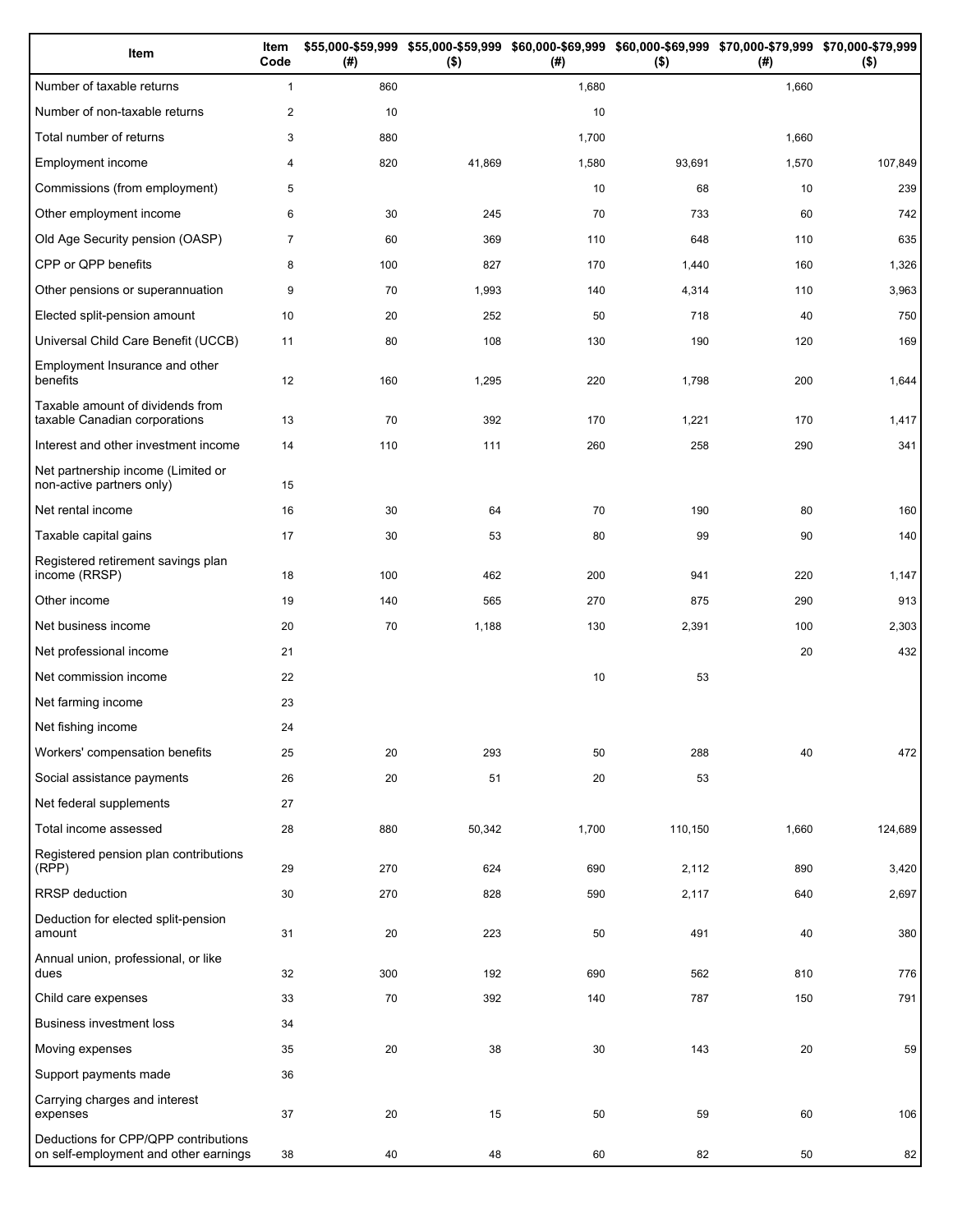| Item                                                                                              | Item<br>Code | (# ) | \$55,000-\$59,999 \$55,000-\$59,999 \$60,000-\$69,999 \$60,000-\$69,999 \$70,000-\$79,999 \$70,000-\$79,999<br>$($ \$) | (# )  | $($ \$) | (# )  | $($ \$) |
|---------------------------------------------------------------------------------------------------|--------------|------|------------------------------------------------------------------------------------------------------------------------|-------|---------|-------|---------|
| Deductions for provincial parental<br>insurance plan (PPIP) premiums on<br>self-employment income | 39           |      |                                                                                                                        |       |         |       |         |
| Exploration and development expenses                                                              | 40           |      |                                                                                                                        |       |         |       |         |
| Other employment expenses                                                                         | 41           | 30   | 45                                                                                                                     | 30    | 83      | 20    | 56      |
| Clergy residence deduction                                                                        | 42           |      |                                                                                                                        |       |         |       |         |
| Other deductions                                                                                  | 43           | 50   | 50                                                                                                                     | 50    | 76      | 30    | 31      |
| Total deductions before adjustments                                                               | 44           | 590  | 2,455                                                                                                                  | 1,290 | 6,622   | 1,350 | 8,516   |
| Social benefits repayment                                                                         | 45           |      |                                                                                                                        |       |         | 130   | 176     |
| Net income after adjustments                                                                      | 46           | 880  | 47,886                                                                                                                 | 1,700 | 103,444 | 1,660 | 115,998 |
| Canadian Forces personnel and police<br>deduction                                                 | 47           |      |                                                                                                                        |       |         |       |         |
| Security options deductions                                                                       | 48           |      |                                                                                                                        |       |         |       |         |
| Other payments deductions                                                                         | 49           | 40   | 348                                                                                                                    | 70    | 345     | 50    | 493     |
| Non-capital losses of other years                                                                 | 50           |      |                                                                                                                        |       |         |       |         |
| Net capital losses of other years                                                                 | 51           |      |                                                                                                                        | 20    | 21      | 20    | 33      |
| Capital gains deduction                                                                           | 52           |      |                                                                                                                        |       |         |       |         |
| Northern residents deductions                                                                     | 53           | 700  | 3,420                                                                                                                  | 1,390 | 7,063   | 1,410 | 7,818   |
| Additional deductions                                                                             | 54           |      |                                                                                                                        |       |         |       |         |
| Farming/fishing losses of prior years                                                             | 55           |      |                                                                                                                        |       |         |       |         |
| Total deductions from net income                                                                  | 56           | 700  | 3,819                                                                                                                  | 1,410 | 7,437   | 1,430 | 8,368   |
| Taxable income assessed                                                                           | 57           | 870  | 44,071                                                                                                                 | 1,700 | 96,007  | 1,660 | 107,629 |
| Basic personal amount                                                                             | 58           | 880  | 9,657                                                                                                                  | 1,700 | 18,709  | 1,660 | 18,350  |
| Age amount                                                                                        | 59           | 60   | 243                                                                                                                    | 110   | 336     | 110   | 173     |
| Spouse or common-law partner<br>amount                                                            | 60           | 60   | 473                                                                                                                    | 100   | 763     | 80    | 619     |
| Amount for eligible dependant                                                                     | 61           | 40   | 402                                                                                                                    | 90    | 916     | 90    | 909     |
| Amount for children 17 and under                                                                  | 62           | 170  | 719                                                                                                                    | 340   | 1,399   | 340   | 1,340   |
| Amount for infirm dependants age 18<br>or older                                                   | 63           |      |                                                                                                                        |       |         |       |         |
| CPP or QPP contributions through<br>employment                                                    | 64           | 790  | 1,735                                                                                                                  | 1,540 | 3,498   | 1,530 | 3,504   |
| CPP or QPP contributions on<br>self-employment and other earnings                                 | 65           | 40   | 48                                                                                                                     | 60    | 82      | 50    | 82      |
| Employment Insurance premiums                                                                     | 66           | 780  | 650                                                                                                                    | 1,510 | 1,290   | 1,520 | 1,311   |
| PPIP premiums paid                                                                                | 67           |      |                                                                                                                        |       |         |       |         |
| PPIP premiums payable on<br>employment income                                                     | 68           |      |                                                                                                                        |       |         |       |         |
| PPIP premiums payable on<br>self-employment income                                                | 69           |      |                                                                                                                        |       |         |       |         |
| Volunteer firefighters' amount                                                                    | 70           |      |                                                                                                                        | 20    | 45      | 20    | 48      |
| Canada employment amount                                                                          | 71           | 820  | 915                                                                                                                    | 1,590 | 1,769   | 1,580 | 1,754   |
| Public transit amount                                                                             | 72           |      |                                                                                                                        | 30    | 8       | 10    | 6       |
| Children's fitness amount                                                                         | 73           | 40   | 22                                                                                                                     | 90    | 41      | 120   | 61      |
| Children's arts amount                                                                            | 74           |      |                                                                                                                        | 20    | 6       | 30    | 14      |
| Home buyers' amount                                                                               | 75           | 10   | 61                                                                                                                     | 20    | 108     | 30    | 140     |
| Pension income amount                                                                             | 76           | 80   | 159                                                                                                                    | 170   | 328     | 130   | 265     |
| Caregiver amount                                                                                  | 77           |      |                                                                                                                        |       |         |       |         |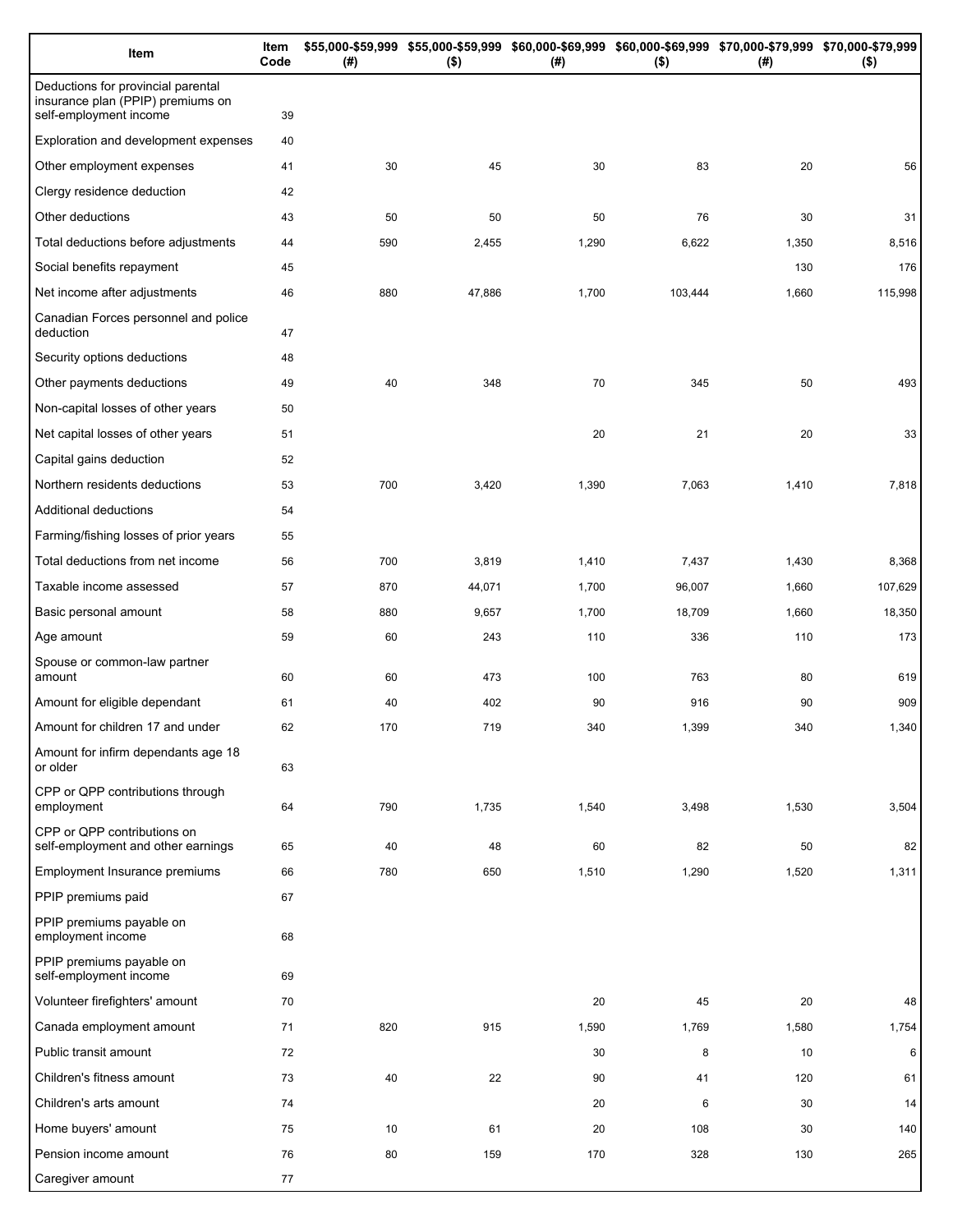| Item                                                                 | Item<br>Code | (#) | \$55,000-\$59,999 \$55,000-\$59,999 \$60,000-\$69,999 \$60,000-\$69,999 \$70,000-\$79,999 \$70,000-\$79,999<br>$($ \$) | (#)   | $($ \$) | (# )  | $($ \$) |
|----------------------------------------------------------------------|--------------|-----|------------------------------------------------------------------------------------------------------------------------|-------|---------|-------|---------|
| Disability amount                                                    | 78           | 10  | 92                                                                                                                     | 20    | 131     | 10    | 92      |
| Disability amount transferred from a<br>dependant                    | 79           |     |                                                                                                                        | 10    | 135     |       |         |
| Interest paid on student loans                                       | 80           | 50  | 35                                                                                                                     | 100   | 53      | 110   | 72      |
| Tuition, education, and textbook<br>amounts                          | 81           | 100 | 772                                                                                                                    | 160   | 957     | 150   | 1,075   |
| Tuition, education, and textbook<br>amounts transferred from a child | 82           |     |                                                                                                                        | 20    | 97      | 10    | 54      |
| Amounts transferred from spouse or<br>common-law partner             | 83           | 20  | 71                                                                                                                     | 30    | 121     | 30    | 128     |
| Medical expenses                                                     | 84           | 40  | 77                                                                                                                     | 60    | 130     | 70    | 192     |
| Total tax credits on personal amounts                                | 85           | 880 | 2,437                                                                                                                  | 1,700 | 4,646   | 1,660 | 4,547   |
| Allowable charitable donations and<br>government gifts               | 86           | 130 | 185                                                                                                                    | 330   | 376     | 350   | 424     |
| Eligible cultural and ecological gifts                               | 87           |     |                                                                                                                        |       |         |       |         |
| Total tax credit on donations and gifts                              | 88           | 130 | 51                                                                                                                     | 330   | 103     | 350   | 119     |
| Total federal non-refundable tax credits                             | 89           | 880 | 2,488                                                                                                                  | 1,700 | 4,749   | 1,660 | 4,666   |
| Federal dividend tax credit                                          | 90           | 70  | 52                                                                                                                     | 180   | 165     | 180   | 196     |
| Overseas employment tax credit                                       | 91           |     |                                                                                                                        |       |         |       |         |
| Minimum tax carryover                                                | 92           |     |                                                                                                                        |       |         |       |         |
| Basic federal tax                                                    | 93           | 860 | 4,523                                                                                                                  | 1,680 | 11,055  | 1,660 | 13,747  |
| Federal Foreign Tax Credit                                           | 94           | 20  | 4                                                                                                                      | 50    | 25      | 50    | 6       |
| Federal Political contribution tax credit                            | 95           |     |                                                                                                                        | 10    | 2       | 20    | 5       |
| <b>Investment Tax Credit</b>                                         | 96           |     |                                                                                                                        |       |         |       |         |
| Labour-sponsored funds tax credit                                    | 97           |     |                                                                                                                        |       |         |       |         |
| Alternative minimum tax payable                                      | 98           |     |                                                                                                                        |       |         |       |         |
| Net federal tax                                                      | 99           | 860 | 4,517                                                                                                                  | 1,680 | 11,032  | 1,660 | 13,736  |
| CPP contributions on self-employment                                 | 100          | 40  | 96                                                                                                                     | 60    | 165     | 50    | 164     |
| Social Benefits repayment                                            | 101          |     |                                                                                                                        |       |         | 130   | 176     |
| <b>Net Provincial Tax</b>                                            | 102          | 860 | 1,817                                                                                                                  | 1,670 | 4,419   | 1,650 | 5,468   |
| Total tax payable                                                    | 103          | 860 | 6,431                                                                                                                  | 1,680 | 15,698  | 1,660 | 19,545  |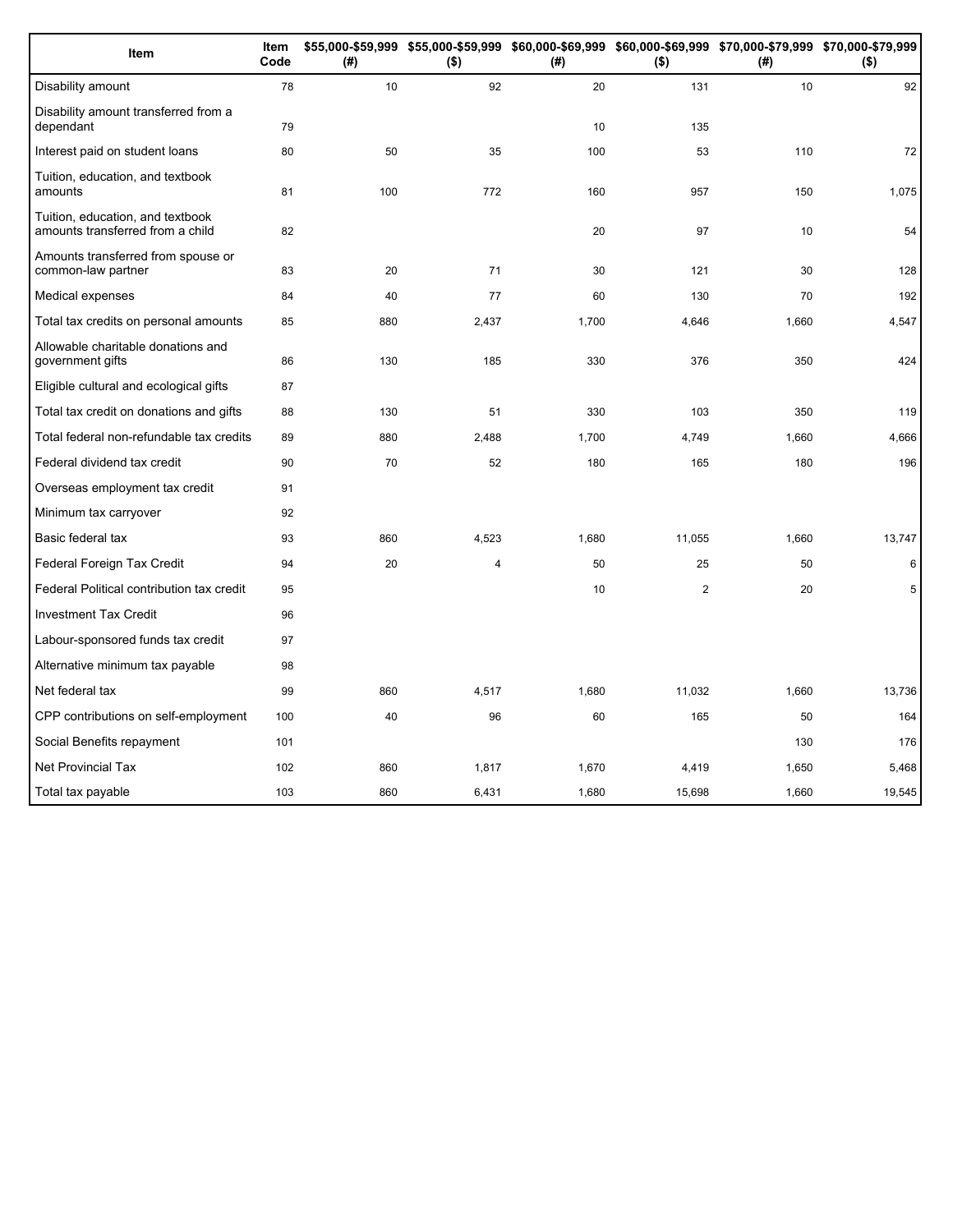| Item                                                              | Item<br>Code   | (# )  | $($ \$) | (# )  | $($ \$) | \$80,000-\$89,999 \$80,000-\$89,999 \$90,000-\$99,999 \$90,000-\$99,999 \$100,000-\$149,999 \$100,000-\$149,999<br>(#) | $($ \$) |
|-------------------------------------------------------------------|----------------|-------|---------|-------|---------|------------------------------------------------------------------------------------------------------------------------|---------|
| Number of taxable returns                                         | $\mathbf{1}$   | 1,530 |         | 1,490 |         | 4,600                                                                                                                  |         |
| Number of non-taxable returns                                     | $\overline{2}$ |       |         |       |         |                                                                                                                        |         |
| Total number of returns                                           | 3              | 1,530 |         | 1,490 |         | 4,610                                                                                                                  |         |
| Employment income                                                 | 4              | 1,460 | 115,713 | 1,440 | 128,733 | 4,530                                                                                                                  | 508,912 |
| Commissions (from employment)                                     | 5              | 30    | 508     | 20    | 460     | 70                                                                                                                     | 2,040   |
| Other employment income                                           | 6              | 60    | 634     | 50    | 482     | 140                                                                                                                    | 513     |
| Old Age Security pension (OASP)                                   | $\overline{7}$ | 70    | 358     | 50    | 275     | 180                                                                                                                    | 899     |
| CPP or QPP benefits                                               | 8              | 120   | 1,030   | 100   | 827     | 330                                                                                                                    | 2,582   |
| Other pensions or superannuation                                  | 9              | 90    | 3,374   | 80    | 2,530   | 240                                                                                                                    | 7,972   |
| Elected split-pension amount                                      | 10             | 30    | 350     | 40    | 411     | 70                                                                                                                     | 608     |
| Universal Child Care Benefit<br>(UCCB)                            | 11             | 110   | 160     | 110   | 156     | 150                                                                                                                    | 218     |
| Employment Insurance and other<br>benefits                        | 12             | 110   | 866     | 90    | 585     | 160                                                                                                                    | 984     |
| Taxable amount of dividends from<br>taxable Canadian corporations | 13             | 150   | 1,331   | 160   | 925     | 640                                                                                                                    | 6,071   |
| Interest and other investment<br>income                           | 14             | 240   | 195     | 270   | 335     | 1,030                                                                                                                  | 1,067   |
| Net partnership income (Limited<br>or non-active partners only)   | 15             |       |         |       |         |                                                                                                                        |         |
| Net rental income                                                 | 16             | 80    | 114     | 90    | 178     | 380                                                                                                                    | 1,116   |
| Taxable capital gains                                             | 17             | 70    | 76      | 80    | 329     | 340                                                                                                                    | 816     |
| Registered retirement savings<br>plan income (RRSP)               | 18             | 200   | 1,138   | 210   | 1,259   | 740                                                                                                                    | 4,714   |
| Other income                                                      | 19             | 290   | 960     | 260   | 872     | 970                                                                                                                    | 3,588   |
| Net business income                                               | 20             | 90    | 2,713   | 90    | 1,656   | 240                                                                                                                    | 4,774   |
| Net professional income                                           | 21             |       |         | 20    | 731     | 30                                                                                                                     | 2,000   |
| Net commission income                                             | 22             |       |         |       |         | 20                                                                                                                     | 44      |
| Net farming income                                                | 23             |       |         |       |         | 10                                                                                                                     | 19      |
| Net fishing income                                                | 24             |       |         |       |         |                                                                                                                        |         |
| Workers' compensation benefits                                    | 25             | 40    | 226     | 30    | 333     | 90                                                                                                                     | 759     |
| Social assistance payments                                        | 26             |       |         |       |         |                                                                                                                        |         |
| Net federal supplements                                           | 27             |       |         |       |         |                                                                                                                        |         |
| Total income assessed                                             | 28             | 1,530 | 129,976 | 1,490 | 141,130 | 4,610                                                                                                                  | 549,962 |
| Registered pension plan<br>contributions (RPP)                    | 29             | 960   | 4,449   | 1,060 | 5,652   | 3,330                                                                                                                  | 22,658  |
| RRSP deduction                                                    | 30             | 640   | 3,262   | 690   | 3,703   | 2,520                                                                                                                  | 17,469  |
| Deduction for elected<br>split-pension amount                     | 31             | 40    | 489     | 30    | 346     | 110                                                                                                                    | 1,607   |
| Annual union, professional, or like<br>dues                       | 32             | 850   | 939     | 910   | 1,181   | 2,700                                                                                                                  | 4,217   |
| Child care expenses                                               | 33             | 140   | 759     | 130   | 835     | 230                                                                                                                    | 1,433   |
| Business investment loss                                          | 34             |       |         |       |         |                                                                                                                        |         |
| Moving expenses                                                   | 35             | 20    | 78      | 20    | 70      | 40                                                                                                                     | 210     |
| Support payments made                                             | 36             |       |         |       |         | 20                                                                                                                     | 256     |
| Carrying charges and interest<br>expenses                         | 37             | 50    | 64      | 50    | 51      | 270                                                                                                                    | 764     |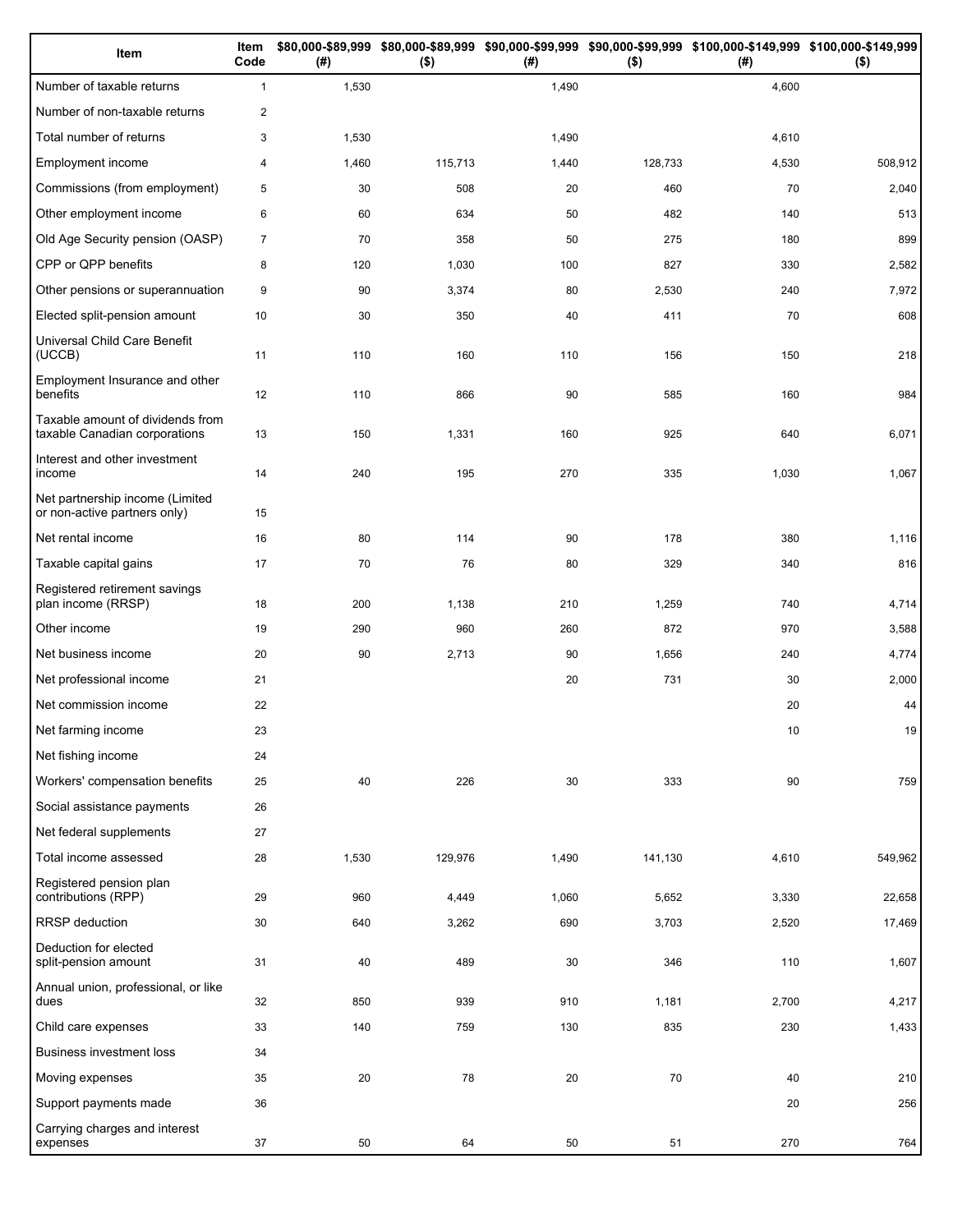| Item                                                                                              | Item<br>Code | (#)    | $($ \$) | (# )  | $($ \$) | \$80,000-\$89,999 \$80,000-\$89,999 \$90,000-\$99,999 \$90,000-\$99,999 \$100,000-\$149,999 \$100,000-\$149,999<br>(#) | $($ \$) |
|---------------------------------------------------------------------------------------------------|--------------|--------|---------|-------|---------|------------------------------------------------------------------------------------------------------------------------|---------|
| Deductions for CPP/QPP<br>contributions on self-employment<br>and other earnings                  | 38           | 40     | 75      | 30    | 48      | 70                                                                                                                     | 115     |
| Deductions for provincial parental<br>insurance plan (PPIP) premiums<br>on self-employment income | 39           |        |         |       |         |                                                                                                                        |         |
| Exploration and development<br>expenses                                                           | 40           |        |         |       |         |                                                                                                                        |         |
| Other employment expenses                                                                         | 41           | 50     | 106     | 40    | 110     | 140                                                                                                                    | 453     |
| Clergy residence deduction                                                                        | 42           |        |         |       |         |                                                                                                                        |         |
| Other deductions                                                                                  | 43           | 40     | 51      | 30    | 30      | 70                                                                                                                     | 185     |
| Total deductions before<br>adjustments                                                            | 44           | 1,350  | 10,374  | 1,370 | 12,141  | 4,320                                                                                                                  | 49,503  |
| Social benefits repayment                                                                         | 45           | 80     | 132     | 60    | 119     | 180                                                                                                                    | 723     |
| Net income after adjustments                                                                      | 46           | 1,530  | 119,471 | 1,490 | 128,870 | 4,600                                                                                                                  | 499,852 |
| Canadian Forces personnel and<br>police deduction                                                 | 47           |        |         |       |         |                                                                                                                        |         |
| Security options deductions                                                                       | 48           |        |         |       |         |                                                                                                                        |         |
| Other payments deductions                                                                         | 49           |        |         | 30    | 333     | 100                                                                                                                    | 773     |
| Non-capital losses of other years                                                                 | 50           |        |         |       |         |                                                                                                                        |         |
| Net capital losses of other years                                                                 | 51           | 10     | 19      | 10    | 28      | 90                                                                                                                     | 216     |
| Capital gains deduction                                                                           | 52           |        |         |       |         |                                                                                                                        |         |
| Northern residents deductions                                                                     | 53           | 1,370  | 8,017   | 1,350 | 8,572   | 4,300                                                                                                                  | 31,395  |
| Additional deductions                                                                             | 54           |        |         |       |         |                                                                                                                        |         |
| Farming/fishing losses of prior<br>years                                                          | 55           |        |         |       |         |                                                                                                                        |         |
| Total deductions from net income                                                                  | 56           | 1,380  | 8,435   | 1,350 | 9,046   | 4,310                                                                                                                  | 32,536  |
| Taxable income assessed                                                                           | 57           | 1,530  | 111,036 | 1,490 | 119,824 | 4,600                                                                                                                  | 467,316 |
| Basic personal amount                                                                             | 58           | 1,530  | 16,851  | 1,490 | 16,388  | 4,610                                                                                                                  | 50,804  |
| Age amount                                                                                        | 59           | $30\,$ | 46      | 20    | 22      | 10                                                                                                                     | 13      |
| Spouse or common-law partner<br>amount                                                            | 60           | 100    | 780     | 90    | 727     | 330                                                                                                                    | 2,597   |
| Amount for eligible dependant                                                                     | 61           | 80     | 832     | 60    | 691     | 170                                                                                                                    | 1,806   |
| Amount for children 17 and under                                                                  | 62           | 340    | 1,303   | 360   | 1,459   | 1,240                                                                                                                  | 5,036   |
| Amount for infirm dependants age<br>18 or older                                                   | 63           |        |         |       |         |                                                                                                                        |         |
| CPP or QPP contributions<br>through employment                                                    | 64           | 1,430  | 3,309   | 1,420 | 3,302   | 4,470                                                                                                                  | 10,405  |
| CPP or QPP contributions on<br>self-employment and other                                          |              |        |         |       |         |                                                                                                                        |         |
| earnings                                                                                          | 65           | 40     | 75      | 30    | 48      | 70                                                                                                                     | 115     |
| Employment Insurance premiums<br>PPIP premiums paid                                               | 66<br>67     | 1,410  | 1,228   | 1,390 | 1,216   | 4,360                                                                                                                  | 3,839   |
|                                                                                                   |              |        |         |       |         |                                                                                                                        |         |
| PPIP premiums payable on<br>employment income                                                     | 68           |        |         |       |         |                                                                                                                        |         |
| PPIP premiums payable on<br>self-employment income                                                | 69           |        |         |       |         |                                                                                                                        |         |
| Volunteer firefighters' amount                                                                    | 70           | 20     | 48      | 20    | 51      | 40                                                                                                                     | 111     |
| Canada employment amount                                                                          | 71           | 1,460  | 1,629   | 1,450 | 1,609   | 4,520                                                                                                                  | 5,045   |
| Public transit amount                                                                             | 72           | 10     | 4       | 20    | 9       | 70                                                                                                                     | 29      |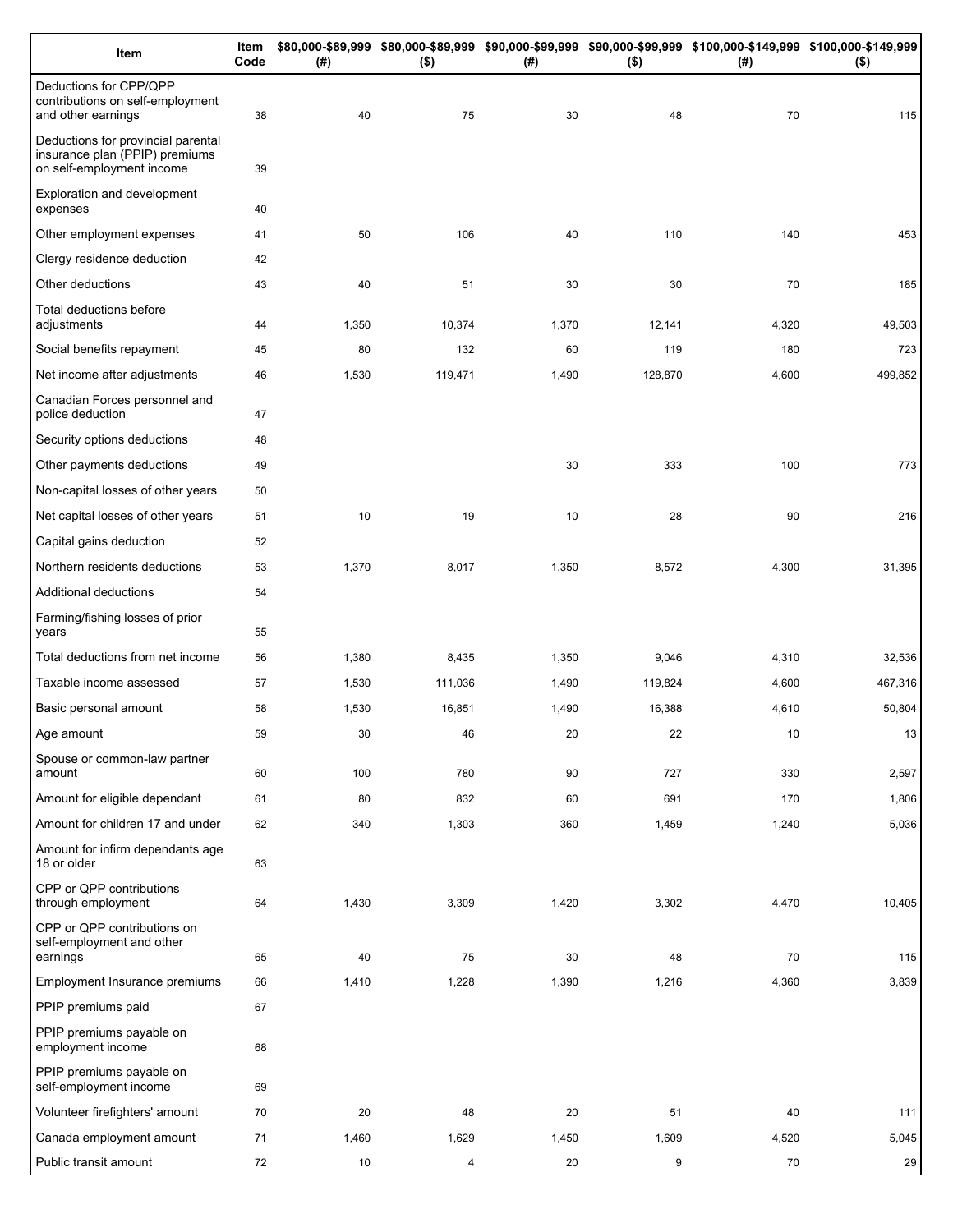| Item                                                                 | Item<br>Code | (#)   | $($ \$) | (#)   | $($ \$) | \$80,000-\$89,999 \$80,000-\$89,999 \$90,000-\$99,999 \$90,000-\$99,999 \$100,000-\$149,999 \$100,000-\$149,999<br>(#) | $($ \$) |
|----------------------------------------------------------------------|--------------|-------|---------|-------|---------|------------------------------------------------------------------------------------------------------------------------|---------|
| Children's fitness amount                                            | 73           | 140   | 66      | 180   | 87      | 630                                                                                                                    | 349     |
| Children's arts amount                                               | 74           | 40    | 20      | 60    | 28      | 220                                                                                                                    | 114     |
| Home buyers' amount                                                  | 75           | 30    | 138     | 20    | 88      | 70                                                                                                                     | 350     |
| Pension income amount                                                | 76           | 110   | 212     | 100   | 198     | 300                                                                                                                    | 574     |
| Caregiver amount                                                     | 77           |       |         | 10    | 50      | 30                                                                                                                     | 190     |
| Disability amount                                                    | 78           | 20    | 123     |       |         | 20                                                                                                                     | 139     |
| Disability amount transferred from<br>a dependant                    | 79           | 20    | 170     | 20    | 252     | 60                                                                                                                     | 545     |
| Interest paid on student loans                                       | 80           | 110   | 66      | 100   | 73      | 200                                                                                                                    | 142     |
| Tuition, education, and textbook<br>amounts                          | 81           | 130   | 666     | 100   | 599     | 280                                                                                                                    | 1,415   |
| Tuition, education, and textbook<br>amounts transferred from a child | 82           | 20    | 71      | 30    | 141     | 140                                                                                                                    | 691     |
| Amounts transferred from spouse<br>or common-law partner             | 83           | 30    | 127     | 20    | 72      | 80                                                                                                                     | 338     |
| Medical expenses                                                     | 84           | 50    | 153     | 50    | 165     | 120                                                                                                                    | 441     |
| Total tax credits on personal<br>amounts                             | 85           | 1,530 | 4,197   | 1,490 | 4,100   | 4,610                                                                                                                  | 12,764  |
| Allowable charitable donations<br>and government gifts               | 86           | 350   | 401     | 370   | 405     | 1,460                                                                                                                  | 2,122   |
| Eligible cultural and ecological<br>gifts                            | 87           |       |         |       |         |                                                                                                                        |         |
| Total tax credit on donations and<br>gifts                           | 88           | 350   | 109     | 370   | 110     | 1,460                                                                                                                  | 585     |
| Total federal non-refundable tax<br>credits                          | 89           | 1,530 | 4,306   | 1,490 | 4,210   | 4,610                                                                                                                  | 13,349  |
| Federal dividend tax credit                                          | 90           | 150   | 179     | 170   | 128     | 650                                                                                                                    | 835     |
| Overseas employment tax credit                                       | 91           |       |         |       |         |                                                                                                                        |         |
| Minimum tax carryover                                                | 92           |       |         |       |         |                                                                                                                        |         |
| Basic federal tax                                                    | 93           | 1,530 | 15,293  | 1,490 | 17,533  | 4,600                                                                                                                  | 77,399  |
| Federal Foreign Tax Credit                                           | 94           | 50    | 9       | 50    | 3       | 200                                                                                                                    | 27      |
| Federal Political contribution tax<br>credit                         | 95           | 20    | 4       | 20    | 4       | 80                                                                                                                     | 17      |
| <b>Investment Tax Credit</b>                                         | 96           |       |         |       |         |                                                                                                                        |         |
| Labour-sponsored funds tax credit                                    | 97           |       |         |       |         |                                                                                                                        |         |
| Alternative minimum tax payable                                      | 98           |       |         |       |         |                                                                                                                        |         |
| Net federal tax                                                      | 99           | 1,530 | 15,282  | 1,490 | 17,522  | 4,600                                                                                                                  | 77,351  |
| CPP contributions on<br>self-employment                              | 100          | 40    | 150     | 30    | 97      | 70                                                                                                                     | 230     |
| Social Benefits repayment                                            | 101          | 80    | 132     | 60    | 119     | 180                                                                                                                    | 723     |
| Net Provincial Tax                                                   | 102          | 1,530 | 6,099   | 1,490 | 7,154   | 4,600                                                                                                                  | 33,236  |
| Total tax payable                                                    | 103          | 1,530 | 21,663  | 1,490 | 24,892  | 4,600                                                                                                                  | 111,540 |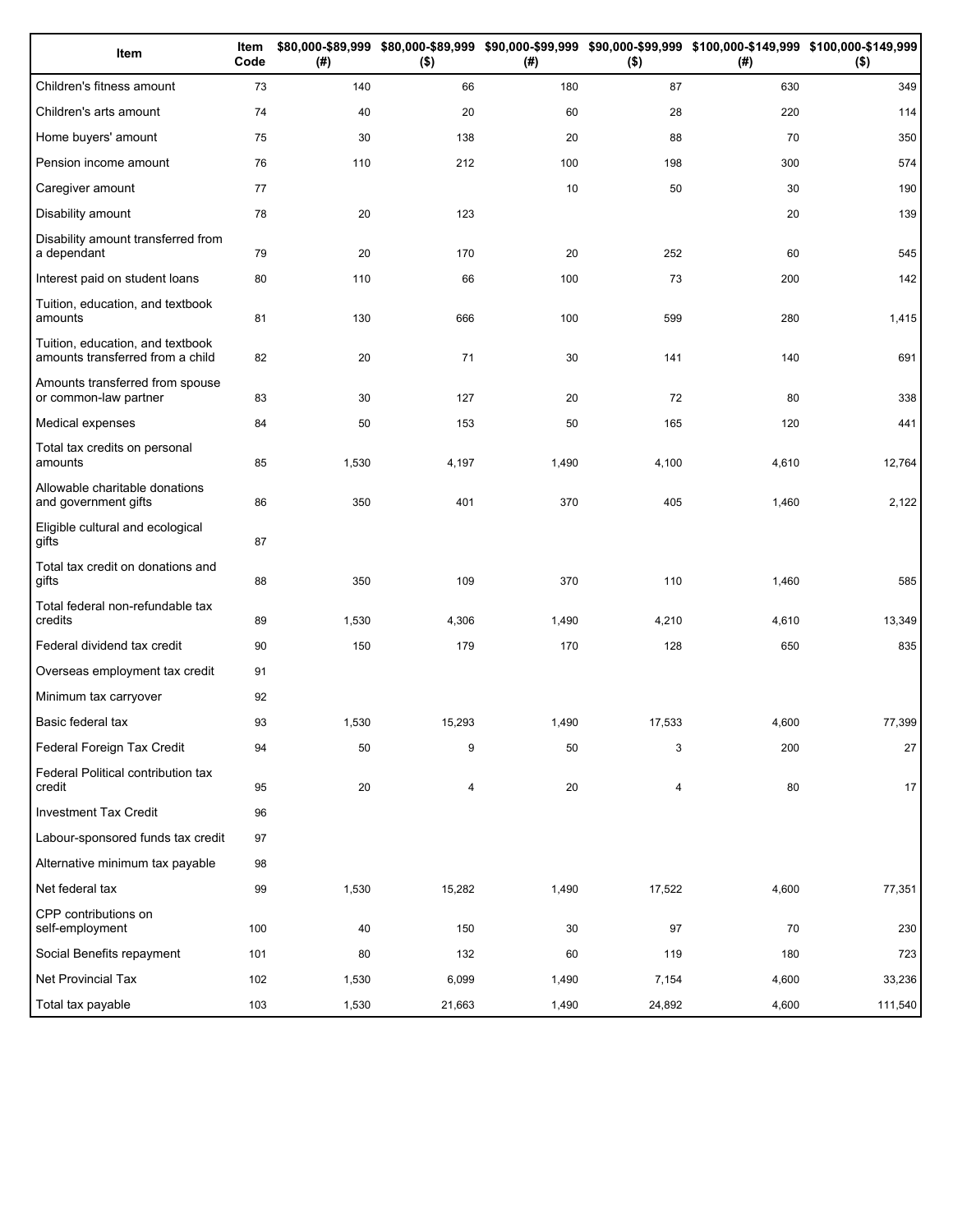| Item                                                                                           | Item<br>Code | (#)   | \$150,000-\$249,999 \$150,000-\$249,999<br>$($ \$) | \$250,000<br>and<br>over (#) | \$250,000<br>and<br>over (\$) |
|------------------------------------------------------------------------------------------------|--------------|-------|----------------------------------------------------|------------------------------|-------------------------------|
| Number of taxable returns                                                                      | $\mathbf{1}$ | 1,240 |                                                    | 290                          |                               |
| Number of non-taxable returns                                                                  | 2            |       |                                                    |                              |                               |
| Total number of returns                                                                        | 3            | 1,240 |                                                    | 290                          |                               |
| Employment income                                                                              | 4            | 1,210 | 188,364                                            | 270                          | 78,627                        |
| Commissions (from employment)                                                                  | 5            | 20    | 1,789                                              | 10                           | 2,643                         |
| Other employment income                                                                        | 6            | 90    | 499                                                | 50                           | 1,085                         |
| Old Age Security pension (OASP)                                                                | 7            | 90    | 389                                                | 30                           | 101                           |
| CPP or QPP benefits                                                                            | 8            | 130   | 1,086                                              | 40                           | 320                           |
| Other pensions or superannuation                                                               | 9            | 150   | 5,514                                              | 30                           | 1,967                         |
| Elected split-pension amount                                                                   | 10           | 20    | 146                                                |                              |                               |
| Universal Child Care Benefit (UCCB)                                                            | 11           |       |                                                    |                              |                               |
| Employment Insurance and other benefits                                                        | 12           | 30    | 134                                                |                              |                               |
| Taxable amount of dividends from taxable Canadian corporations                                 | 13           | 350   | 7,810                                              | 190                          | 14,579                        |
| Interest and other investment income                                                           | 14           | 430   | 1,031                                              | 170                          | 1,300                         |
| Net partnership income (Limited or non-active partners only)                                   | 15           |       |                                                    | 10                           | $-14$                         |
| Net rental income                                                                              | 16           | 160   | 928                                                | 50                           | 184                           |
| Taxable capital gains                                                                          | 17           | 170   | 1,500                                              | 120                          | 2,624                         |
| Registered retirement savings plan income (RRSP)                                               | 18           | 220   | 3,288                                              | 20                           | 2,197                         |
| Other income                                                                                   | 19           | 360   | 4,368                                              | 160                          | 3,846                         |
| Net business income                                                                            | 20           | 60    | 2,677                                              | 10                           | 931                           |
| Net professional income                                                                        | 21           | 20    | 1,674                                              | 30                           | 4,058                         |
| Net commission income                                                                          | 22           |       |                                                    |                              |                               |
| Net farming income                                                                             | 23           |       |                                                    |                              |                               |
| Net fishing income                                                                             | 24           |       |                                                    |                              |                               |
| Workers' compensation benefits                                                                 | 25           | 20    | 424                                                |                              |                               |
| Social assistance payments                                                                     | 26           |       |                                                    |                              |                               |
| Net federal supplements                                                                        | 27           |       |                                                    |                              |                               |
| Total income assessed                                                                          | 28           | 1,240 | 221,840                                            | 290                          | 115,481                       |
| Registered pension plan contributions (RPP)                                                    | 29           | 780   | 6,899                                              | 90                           | 881                           |
| <b>RRSP</b> deduction                                                                          | 30           | 770   | 9,739                                              | 200                          | 5,435                         |
| Deduction for elected split-pension amount                                                     | 31           | 80    | 1,460                                              | 20                           | 441                           |
| Annual union, professional, or like dues                                                       | 32           | 420   | 681                                                | 50                           | 63                            |
| Child care expenses                                                                            | 33           | 30    | 185                                                |                              |                               |
| <b>Business investment loss</b>                                                                | 34           |       |                                                    |                              |                               |
| Moving expenses                                                                                | 35           | 10    | 123                                                |                              |                               |
| Support payments made                                                                          | 36           |       |                                                    |                              |                               |
| Carrying charges and interest expenses                                                         | 37           | 150   | 500                                                | 100                          | 1,267                         |
| Deductions for CPP/QPP contributions on self-employment and other earnings                     | 38           | 30    | 54                                                 | 20                           | 36                            |
| Deductions for provincial parental insurance plan (PPIP) premiums on<br>self-employment income | 39           |       |                                                    |                              |                               |
| Exploration and development expenses                                                           | 40           |       |                                                    |                              |                               |
| Other employment expenses                                                                      | 41           | 30    | 169                                                | 20                           | 231                           |
| Clergy residence deduction                                                                     | 42           |       |                                                    |                              |                               |
| Other deductions                                                                               | 43           | 30    | 77                                                 | 10                           | 93                            |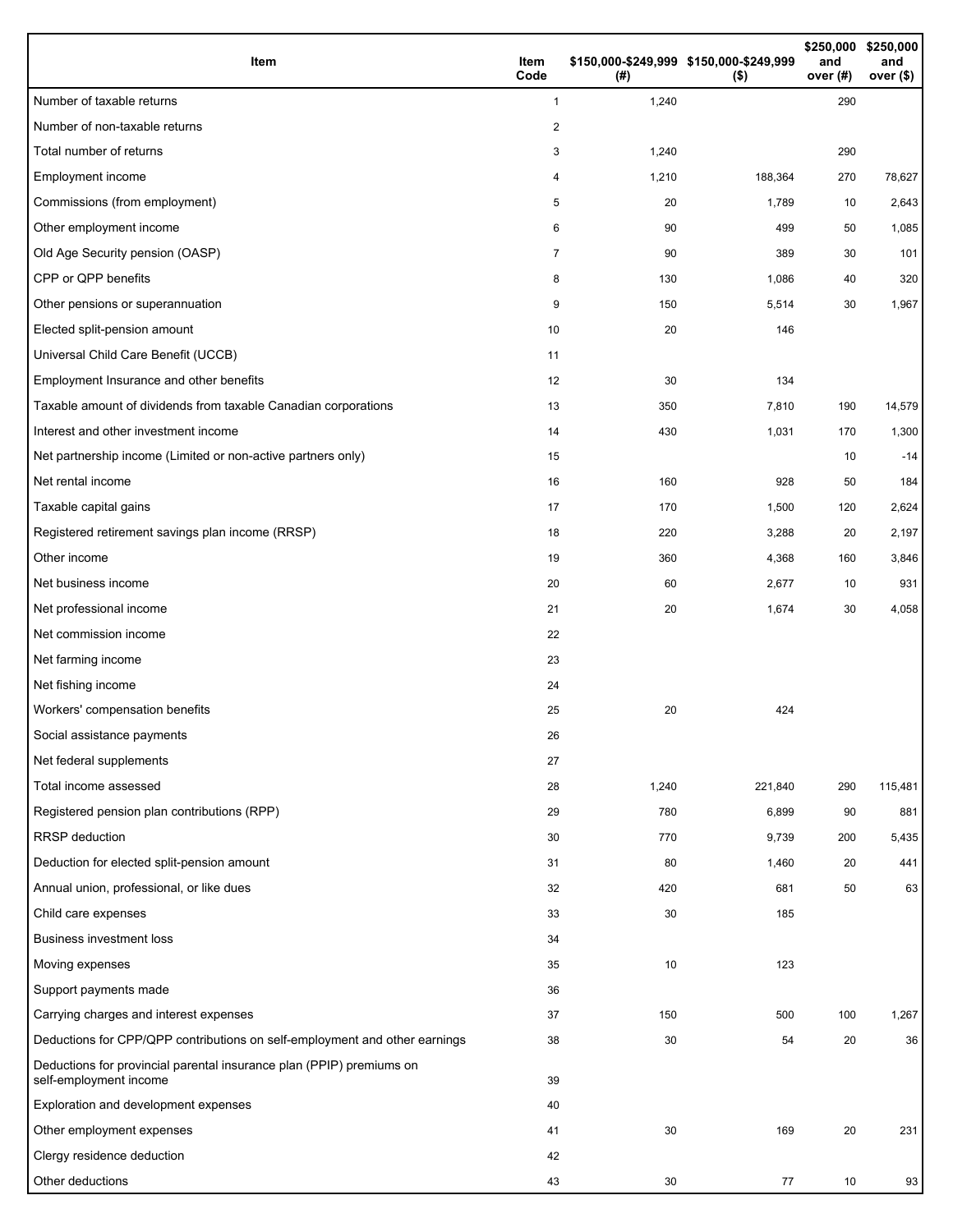| Item                                                              | <b>Item Code</b> | (# )  | \$150,000-\$249,999 \$150,000-\$249,999<br>$($ \$) | \$250,000<br>and<br>over (#) | \$250,000<br>and<br>over $($)$ |
|-------------------------------------------------------------------|------------------|-------|----------------------------------------------------|------------------------------|--------------------------------|
| Total deductions before adjustments                               | 44               | 1,130 | 20,037                                             | 250                          | 8,970                          |
| Social benefits repayment                                         | 45               | 70    | 398                                                | 20                           | 103                            |
| Net income after adjustments                                      | 46               | 1,240 | 201,450                                            | 290                          | 106,408                        |
| Canadian Forces personnel and police deduction                    | 47               |       |                                                    |                              |                                |
| Security options deductions                                       | 48               |       |                                                    |                              |                                |
| Other payments deductions                                         | 49               | 20    | 424                                                |                              |                                |
| Non-capital losses of other years                                 | 50               |       |                                                    |                              |                                |
| Net capital losses of other years                                 | 51               | 50    | 96                                                 | 40                           | 190                            |
| Capital gains deduction                                           | 52               |       |                                                    |                              |                                |
| Northern residents deductions                                     | 53               | 1,150 | 9,429                                              | 270                          | 1,944                          |
| Additional deductions                                             | 54               |       |                                                    |                              |                                |
| Farming/fishing losses of prior years                             | 55               |       |                                                    |                              |                                |
| Total deductions from net income                                  | 56               | 1,160 | 10,309                                             | 270                          | 3,477                          |
| Taxable income assessed                                           | 57               | 1,240 | 191,142                                            | 290                          | 102,931                        |
| Basic personal amount                                             | 58               | 1,240 | 13,652                                             | 290                          | 3,212                          |
| Age amount                                                        | 59               |       |                                                    |                              |                                |
| Spouse or common-law partner amount                               | 60               | 140   | 1,139                                              | 30                           | 268                            |
| Amount for eligible dependant                                     | 61               |       |                                                    |                              |                                |
| Amount for children 17 and under                                  | 62               | 350   | 1,344                                              | 80                           | 319                            |
| Amount for infirm dependants age 18 or older                      | 63               |       |                                                    |                              |                                |
| CPP or QPP contributions through employment                       | 64               | 1,180 | 2,725                                              | 260                          | 594                            |
| CPP or QPP contributions on self-employment and other earnings    | 65               | 30    | 54                                                 | 20                           | 36                             |
| Employment Insurance premiums                                     | 66               | 1,100 | 967                                                | 200                          | 173                            |
| PPIP premiums paid                                                | 67               |       |                                                    |                              |                                |
| PPIP premiums payable on employment income                        | 68               |       |                                                    |                              |                                |
| PPIP premiums payable on self-employment income                   | 69               |       |                                                    |                              |                                |
| Volunteer firefighters' amount                                    | 70               |       |                                                    |                              |                                |
| Canada employment amount                                          | 71               | 1,200 | 1,344                                              | 270                          | 297                            |
| Public transit amount                                             | 72               | 20    | $\overline{7}$                                     |                              |                                |
| Children's fitness amount                                         | 73               | 180   | 119                                                | 50                           | 33                             |
| Children's arts amount                                            | 74               | 60    | 38                                                 | 20                           | 10                             |
| Home buyers' amount                                               | 75               |       |                                                    |                              |                                |
| Pension income amount                                             | 76               | 160   | 306                                                | 30                           | 66                             |
| Caregiver amount                                                  | 77               |       |                                                    |                              |                                |
| Disability amount                                                 | 78               |       |                                                    |                              |                                |
| Disability amount transferred from a dependant                    | 79               | 20    | 154                                                |                              |                                |
| Interest paid on student loans                                    | 80               | 30    | 11                                                 |                              |                                |
| Tuition, education, and textbook amounts                          | 81               | 40    | 220                                                |                              |                                |
| Tuition, education, and textbook amounts transferred from a child | 82               | 70    | 387                                                | 20                           | 136                            |
| Amounts transferred from spouse or common-law partner             | 83               | 30    | 119                                                |                              |                                |
| Medical expenses                                                  | 84               | 30    | 151                                                | 20                           | 70                             |
| Total tax credits on personal amounts                             | 85               | 1,240 | 3,481                                              | 290                          | 812                            |
| Allowable charitable donations and government gifts               | 86               | 550   | 972                                                | 170                          | 717                            |